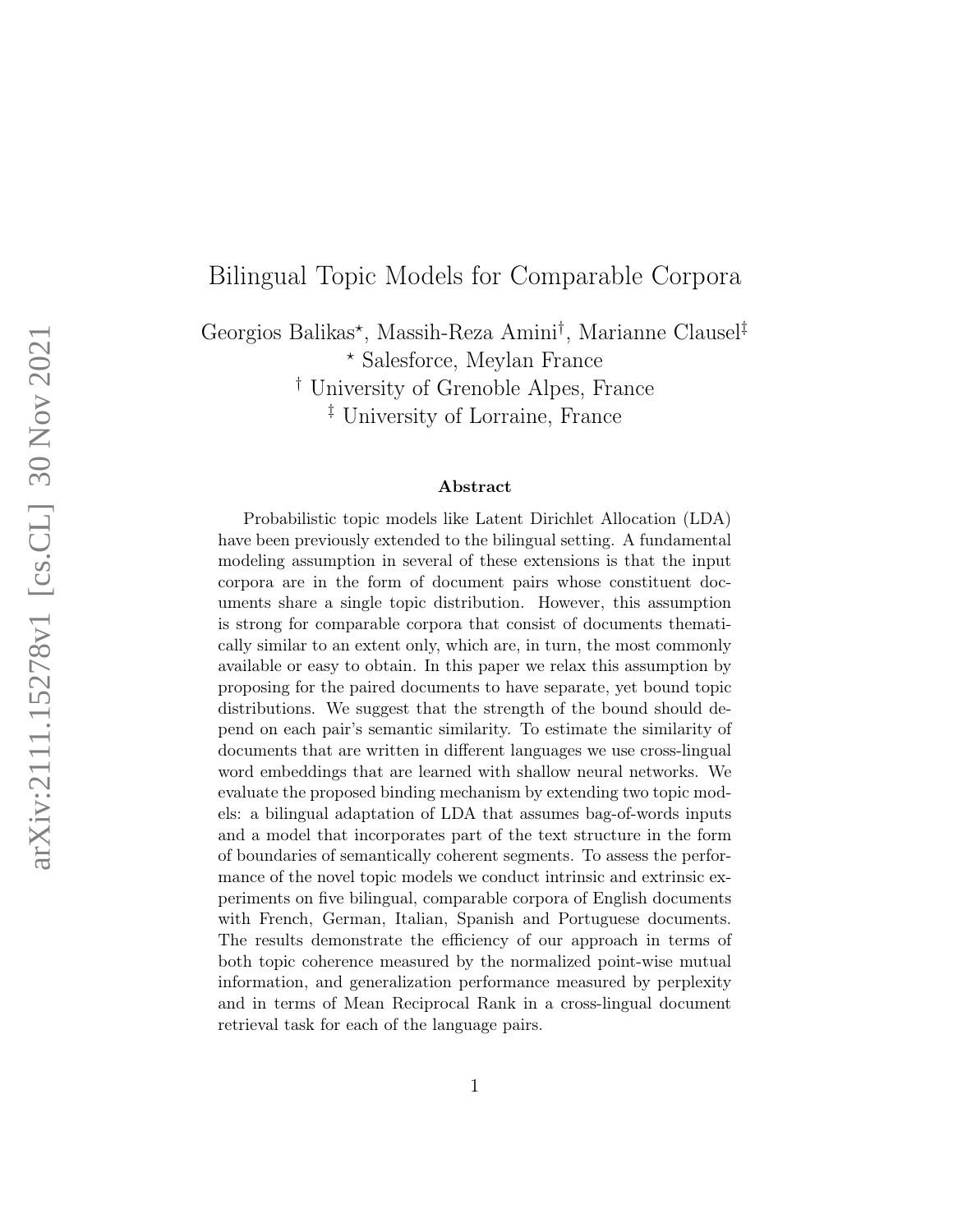## 1 Introduction

Extracting information from the ever growing amount of documents available in more than one language is one of the challenges of Natural Language Processing. Any important progress on this domain has a significant impact on many applications ranging from speech recognition and intelligent interfaces to machine translation.

Probabilistic topic models like Latent Dirichlet Allocation (LDA) [\[8\]](#page-27-0) are a family of unsupervised models that when applied to monolingual collections uncover the latent themes underlying it. Following their success in the monolingual setting, they have been extended to the bilingual setting. The most representative bilingual topic model is illustrated in Figure [2\(](#page-3-0)i) and is commonly called bilingual<sup>[1](#page-1-0)</sup> LDA (biLDA) [\[41,](#page-30-0) [15,](#page-27-1) [52\]](#page-31-0). It extends LDA and does not require any prior, language dependent linguistic knowledge but the input collection to be in the form of pairs of thematically aligned documents. Given the pairs, a fundamental hypothesis of biLDA is that the documents of a pair share a single per-document topic distribution  $\theta$ . This entails that the documents in a pair discuss exactly the same themes. Although reasonable for parallel corpora, whose pairs consist of documents that are translations, this assumption is strong for collections composed by pairs of comparable documents (e.g. [\[38\]](#page-29-0)), that is documents similar to some extent only. Figure [1](#page-2-0) illustrates an example of comparable documents written in English and Portuguese.<sup>[2](#page-1-1)</sup> As the English document is larger, one would expect it to cover more topics. Hence, having a shared topic distribution between those two documents is a strong assumption.

In this paper we propose to extend bilingual topic models by relaxing the assumption of comparable documents sharing a single topic distribution. For this purpose, instead of a shared distribution we allow the documents of a pair to have two, separate, yet bound distributions. We suggest that the strength of the bound should depend on the semantic similarity of the documents of the pair. The estimation of this similarity for documents written in different languages is a task on itself. Instead of using dictionaries, which are oneto-one or one-to-N discrete word associations and do not capture different levels of similarity, or machine translation systems, which are computationally expensive to develop, we propose to use cross-lingual word embeddings.

<span id="page-1-0"></span><sup>&</sup>lt;sup>1</sup>Depending on the number of input languages the model may be referred to as either bilingual or multilingual LDA.

<span id="page-1-1"></span><sup>&</sup>lt;sup>2</sup>This is a real example from the Wiki<sub>En-Pt</sub> collection used in our experiments.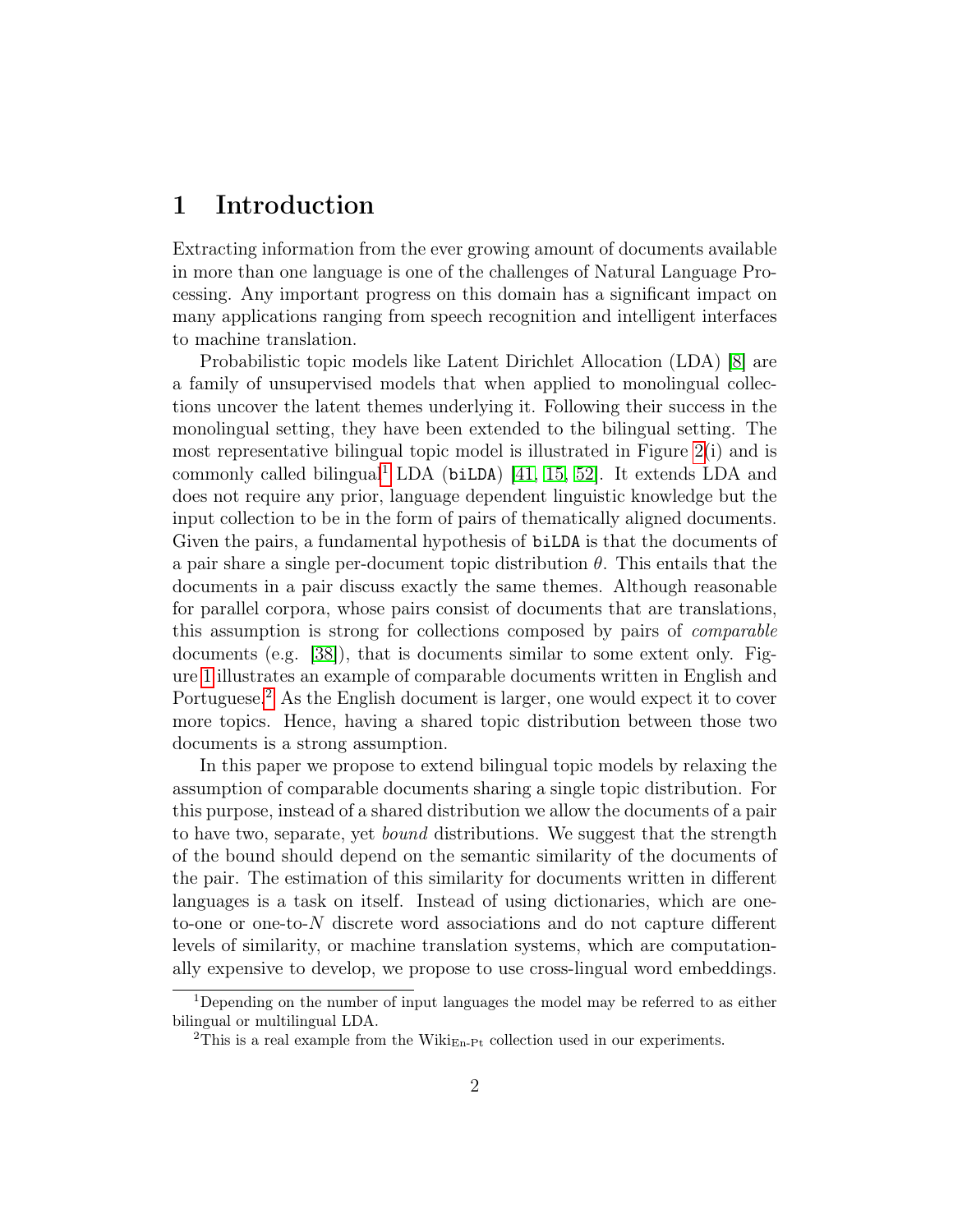

<span id="page-2-0"></span>Figure 1: Motivating Example: excerpts from comparable Wikipedia documents. The English version is several times bigger than the Portuguese and one may reasonably assume it covers more topics.

Word embeddings are continuous vector representations of words that encode their semantic properties by projecting similar words close in a vector space [\[24,](#page-28-0) [39\]](#page-29-1). The cross-lingual embeddings, complementary to projecting similar words close in the semantic space for each language, project similar words across languages close in this space. Their potential has been previously shown for various tasks such as cross-lingual information retrieval [\[53\]](#page-31-1).

The questions we attempt to answer are twofold:  $(Q1)$  How to better adapt bilingual topic models to comparable collections? (Q2) Does this adaptation generalize well across different types of topic models? To address these questions, the paper proposes three contributions:

- (i.) a novel approach that combines topic models with (shallow) neural networks for learning word embeddings allowing the former to extract latent distributions from comparable corpora,
- (ii.) the extension of biLDA and of a monolingual topic model that incorporates text structure in the form of boundaries of coherent text spans,
- (iii.) a systematic evaluation of the novel topic models on five comparable corpora where English are paired with French, German, Italian, Spanish and Portuguese documents.

We evaluate the topic models both on *intrinsic* and *extrinsic* tasks. Our results demonstrate the efficiency of our approach in terms of topic coherence measured by the normalized point-wise mutual information of the induced topics, generalization performance measured by calculating the perplexity of held-out documents, and in terms of Mean Reciprocal Rank in a cross-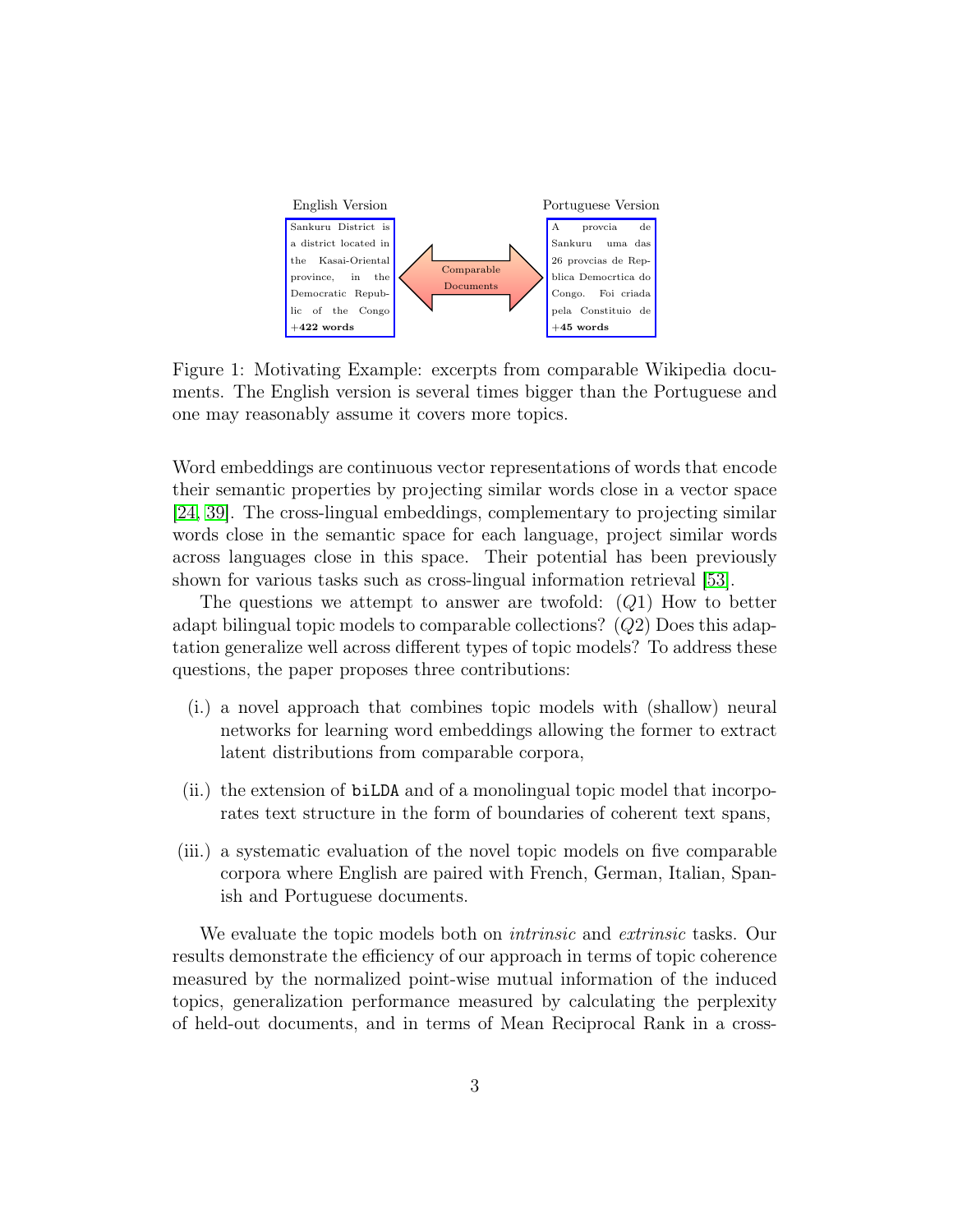

<span id="page-3-0"></span>Figure 2: The topic models used in this work. From left to right: (i) biLDA (ii) segBiLDA (iii)  $\lambda$ -biLDA (iv)  $\lambda$ -segBiLDA. The difference of biLDA and segBiLDA from their  $\lambda$  – counterparts lies on the fact that the second have separate but bound topic distributions and the strength of binding is controlled by  $\lambda$ .

lingual document retrieval task for each of the language pairs. In the rest of the paper we provide a detailed discussion of these points.

## 2 Related Work

Our work lies in the intersection of the fields of multilingual topic modeling and cross-lingual word embeddings. We review the relevant literature starting with the work on multilingual topic models.

Multilingual Topic Models There are two different lines of research in the multilingual topic modeling approaches with respect to the nature of the available training inputs. The first line assumes access or attempts to create linguistic resources such as dictionaries, in order to identify the topical links and alignments between the multilingual documents of a text corpus [\[9,](#page-27-2) [27,](#page-28-1) [58,](#page-31-2) [10\]](#page-27-3). The topic alignments between documents are not implicit in the input, and the models identify the topically relevant multilingual documents and the topic distributions while leveraging the available linguistic resources. For instance, [\[9\]](#page-27-2) propose the multilingual topic model for unaligned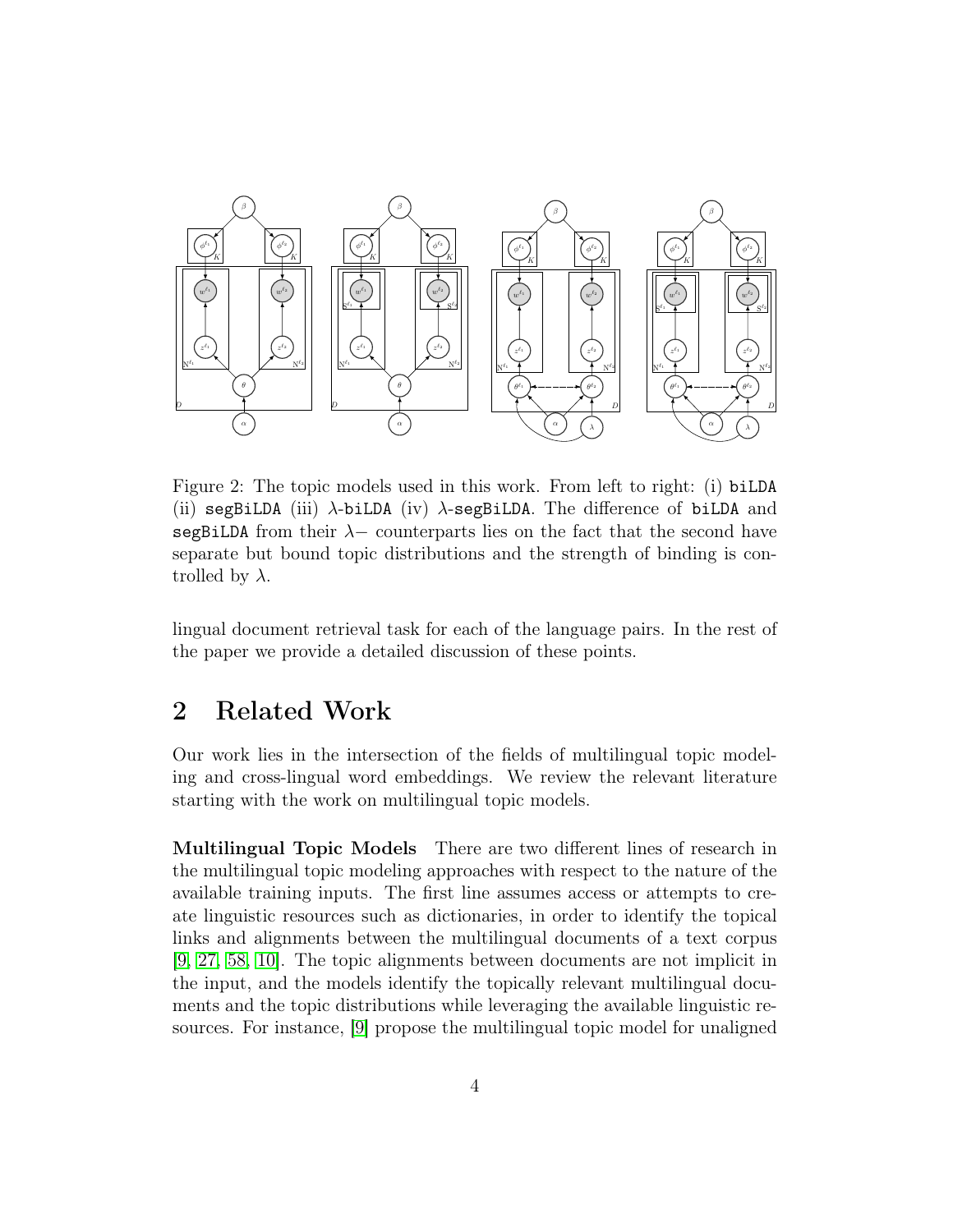text (MuTo) that discovers a parallelism in the documents of the corpus at the vocabulary level, while it assumes that similar themes are expressed in both languages. To perform the joint task of producing consistent topics in each of the two languages and then aligning them, the model uses dictionaries. *JointLDA* is a model with similar motivations, proposed in [\[27\]](#page-28-1). To cope with the multilingual setting, jointLDA also uses dictionaries but learns topics shared among the input languages. Those topics are distributions over the vocabulary terms of the multilingual corpus, and as a result, terms of different languages occur in a topic. Despite the advantages of such models, their requirements for several language-specific resources can be seen as a limitation.

The second, more flexible line of research, investigates topic modeling solely on the basis of the textual inputs. Those inputs, usually consist of text corpora with documents that are either parallel translations [\[60\]](#page-31-3) or comparable translations of each other [\[46,](#page-30-1) [41,](#page-30-0) [14,](#page-27-4) [48\]](#page-30-2). Such topic models by not relying on any external resource are a better fit for unsupervised methods. The most representative model of this family is biLDA, which extends LDA in the bilingual  $[46, 41, 14]$  $[46, 41, 14]$  $[46, 41, 14]$  or the multilingual setting  $[29, 41]$  $[29, 41]$ . The difference between the bi- or multilingual setting lies on the number of the input languages, which ranges from two to several.

The model we propose in this work belongs to this family of models as it assumes access to a corpus whose input documents form theme-aligned pairs. However, our model is more flexible as instead of assuming a single topic distribution per pair of documents, it uses two topic distributions that are linked with a binding mechanism that uses cross-lingual word embeddings to account for the level of similarity between the documents.

Cross-lingual Word Embeddings According to the distributional hypothesis [\[19,](#page-28-2) [24,](#page-28-0) [47\]](#page-30-3), linguistic items such as words with similar distributions should have similar meanings. In other words, semantically similar words should have similar contextual distributions. The contextual information is usually induced assuming the context to be documents or sliding windows and is represented by populating word-context co-occurrence matrices. For words, different models that learn distributed representations have been recently proposed and those models are used as implementation models of the distributional hypothesis [\[49\]](#page-30-4). To this end, the distributed representations (also known as word embeddings) associate words with dense vectors, of dimension of a few hundreds to some thousands. A distributed representa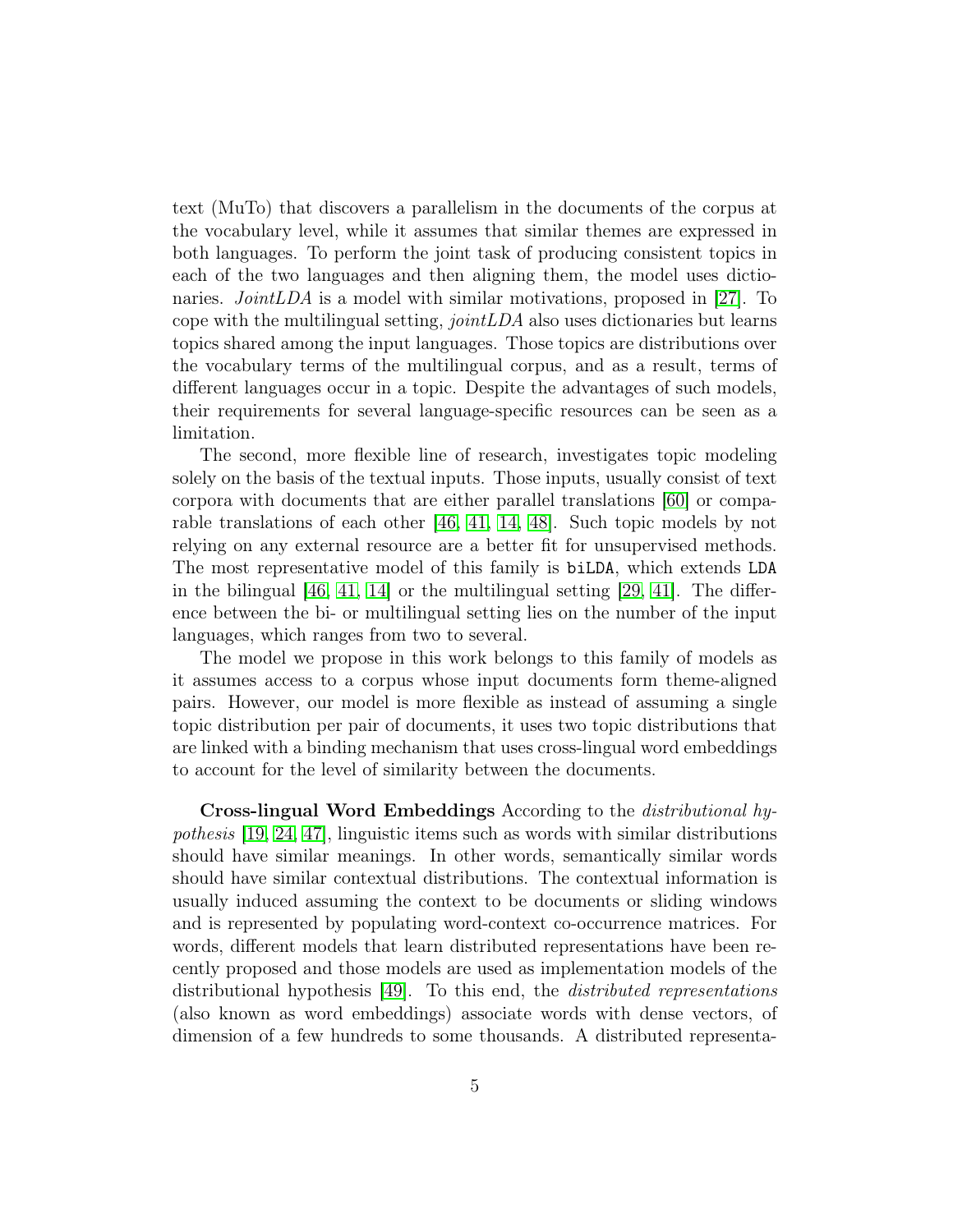tion of a symbol is a vector of features that characterize the meaning of the symbol and in our case a symbol is a word. The representation is a continuous D-dimensional vector and, therefore, compact in the sense that an exponential number of symbols (words) in the number of dimensions can be efficiently represented [\[49\]](#page-30-4), compared, for instance, to the one-hot-encoding scheme that can only represent  $D$  symbols when using  $D$  dimensions.

Among different models, the skipgram model with negative sampling [\[39\]](#page-29-1), has been shown to be efficient and effective in several applications [\[1\]](#page-26-0). Such a model is a function f that projects a word  $w$  in a D-dimensional space:  $f(w) \in \mathbb{R}^D$ , where D is predefined. Although the model relies on a welldefined prediction task [\[5\]](#page-27-5), it has been shown that it is implicitly factorizing a word-context matrix, whose cells are the pointwise mutual information (PMI) of the respective word and context pairs, shifted by a global constant [\[34,](#page-29-3) [35\]](#page-29-4). Despite the theoretical equivalence however, an advantage of the skipgram model compared to other models that factorize such matrices like Latent Semantic Indexing [\[26\]](#page-28-3) is its ability to practically scale to huge amounts of data.

The skipgram model was initially proposed for the single language setting. However, motivated by the idea of having a single representation space shared by more languages, cross-lingual word embeddings models extended the idea in the bilingual and multilingual settings. The models can be grouped with regard to the approach used to align the cross-lingual embeddings. Models like [\[40\]](#page-30-5) followed by [\[57,](#page-31-4) [33\]](#page-29-5) for instance, begin by learning monolingual word embeddings and try to learn a linear transformation from one space to the other. Another way to learn cross-lingual embeddings [\[22,](#page-28-4) [18,](#page-28-5) [54\]](#page-31-5) is by artificially generating multilingual documents by concatenating the documents of parallel or comparable corpora and then training existing monolingual models. Lastly, models like [\[37,](#page-29-6) [21\]](#page-28-6) perform joint optimization of monolingual and cross-lingual losses. They can benefit from very big monolingual corpora for optimizing their monolingual objectives while relying on smaller corpora for optimizing their cross-lingual objective.

In this work we use Bilbowa [\[21\]](#page-28-6). It belongs in the family of models that jointly optimize monolingual and cross-lingual objectives. It extends the skipgram model for cross-lingual embeddings and trains directly on monolingual data. It uses a bilingual signal from a smaller set of raw-text sentence-aligned data to align the cross-lingual embeddings.

Combining Topic Models and Word Embeddings While topic mod-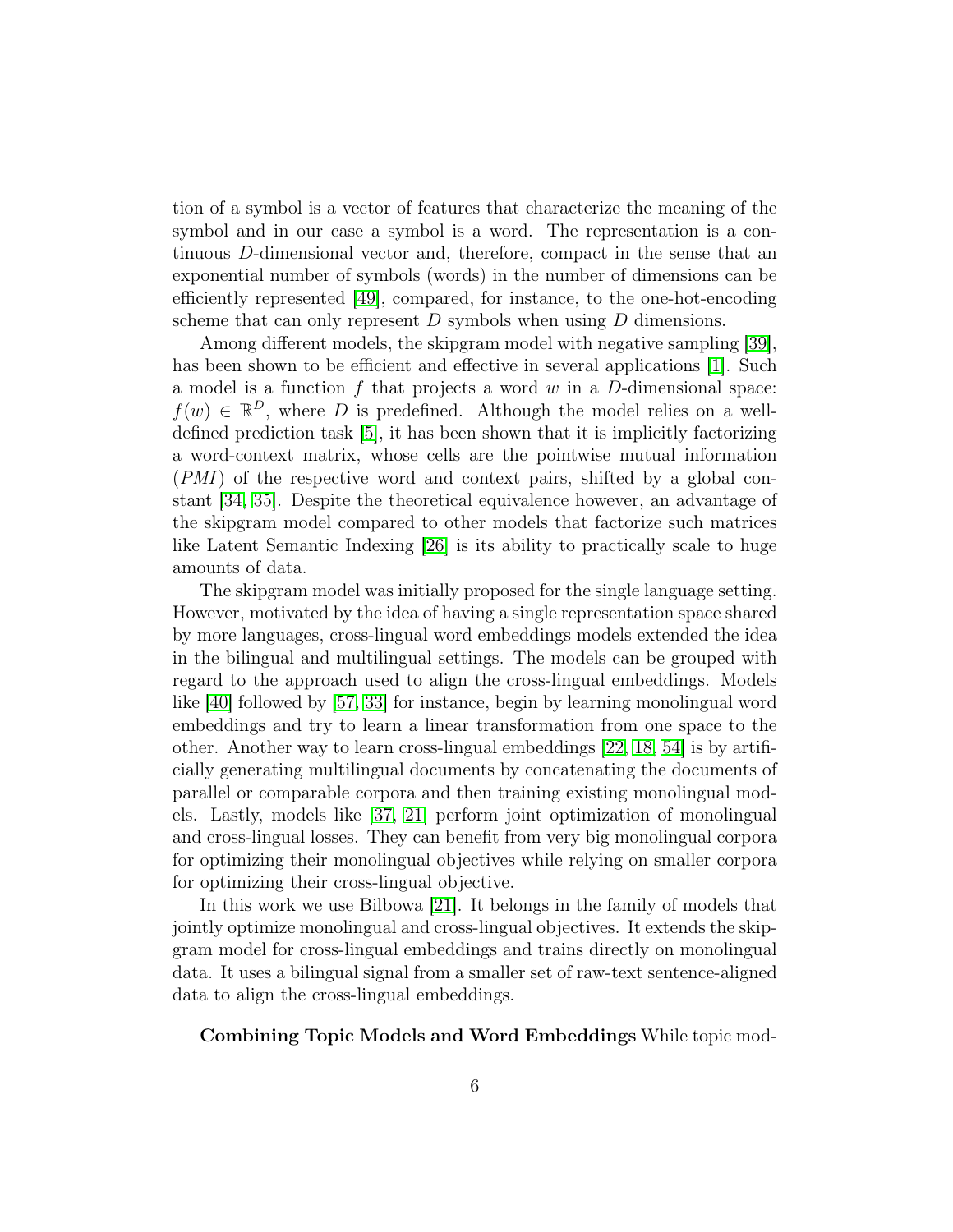els are trained to infer the per-word and per-document topic distributions, the skipgram model is trained by trying to predict the context of a word. Different efforts have attempted to extend the models by combining them. For instance, embeddings associate words with a single vector, which may be limiting for encoding the different meanings of polysemous words. This limitation motivated works that extend word embeddings with topic models. The purpose is for the topic models to uncover the different senses of a word, so that different embeddings can be derived for each sense [\[36,](#page-29-7) [12\]](#page-27-6). Such efforts attempt to produce better performing word embeddings.

In a relevant line of work, the purpose is to produce better topic models while taking advantage of the fact that text embeddings model semantic similarity. To this end, [\[45,](#page-30-6) [13,](#page-27-7) [59\]](#page-31-6) extend topic models in order to encourage the models to group words that are a priori known to be semantically related into topics, where the a priori knowledge comes from training embeddings in large external corpora.

Our work belongs to this second line of research because we use word embeddings to improve the results of topic models. Differently from previous research though, word embeddings are used only to estimate the similarity of documents written in different languages. Also, our models are multilingual, while all previous work investigated the intersection of topic models and word embeddings in the monolingual setting using English.

## 3 Framework

Our primary goal in this work is to adapt the bilingual topic models for comparable corpora. To accomplish that we relax the assumption of paired documents having identical topic distributions. In the rest of this section, after presenting the notation, we briefly discuss biLDA in §[3.1.](#page-7-0) To illustrate how several classes of topic models can benefit by the adaptation to comparable corpora, we introduce a novel bilingual topic model that incorporates parts of the document's structure (§[3.2\)](#page-8-0). We, then, extend biLDA and the novel bilingual topic model for comparable corpora in §[3.3](#page-11-0) and §[3.4.](#page-13-0)

The notation is summarized in Table [1.](#page-7-1) For consistency, we keep the symbols of previous work [\[56\]](#page-31-7) to the extent of possible. We denote  $\ell_1$  and  $\ell_2$  the different languages present in a comparable corpus. As languages are handled symmetrically, for convenience we designate by  $\ell$ , the language different from language  $\ell \in \{\ell_1, \ell_2\}$ . The inputs of the topic models are docu-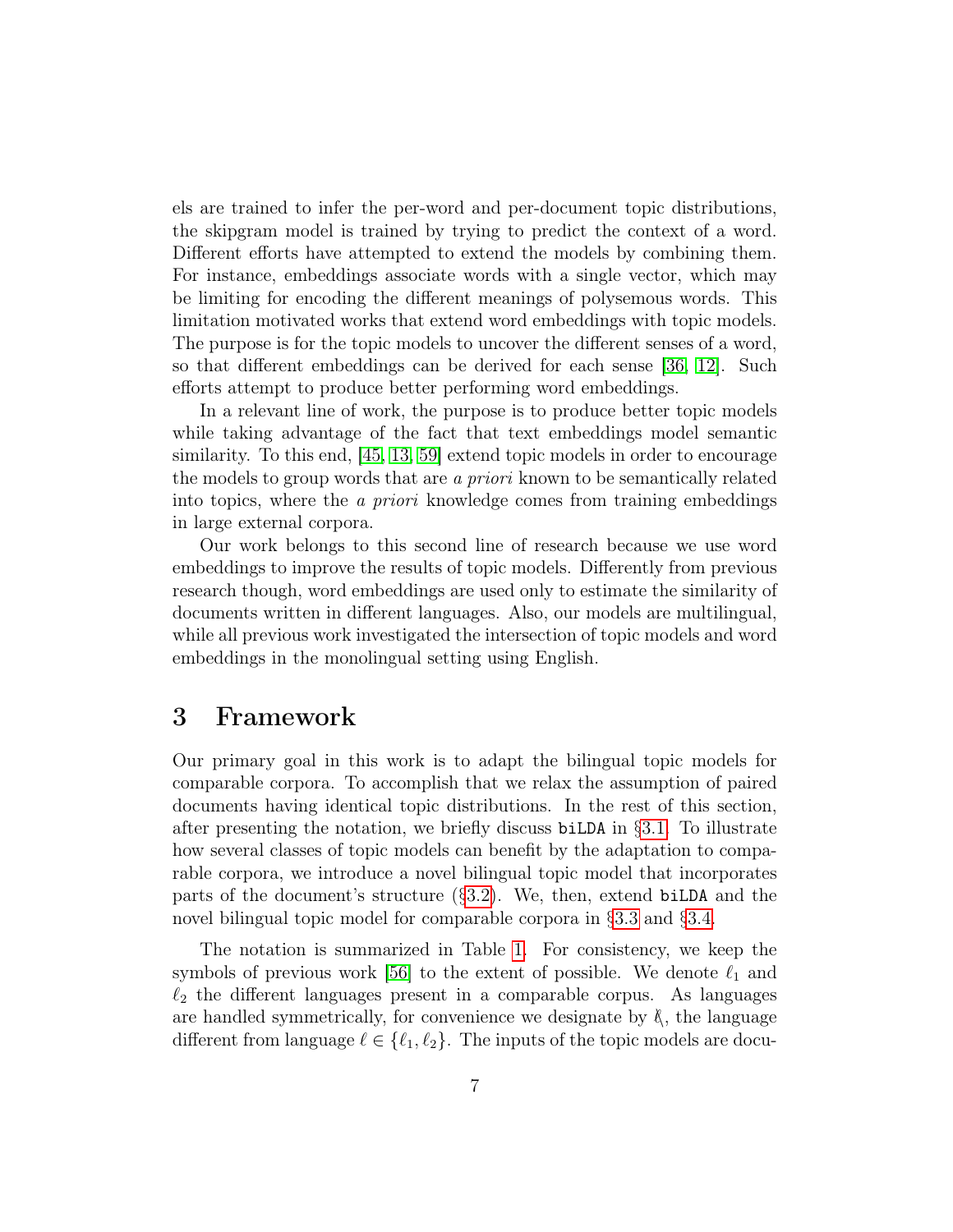| $\ell_1, \ell_2$                  | Input languages e.g., $\ell_1 =$ English, $\ell_2 =$ German            |
|-----------------------------------|------------------------------------------------------------------------|
| $d_i, d_i^{\ell_1}, d_i^{\ell_2}$ | doc. pair $d_i$ , whose aligned docs. are $d_i^{\ell_1}, d_i^{\ell_2}$ |
| $\lambda_i$                       | The semantic similarity between $d_i^{\ell_1}$ and $d_i^{\ell_2}$      |
| $V_{\ell}$                        | The size of the vocabulary in language $\ell$                          |
| $\Omega_{k,i}$                    | The number of words in $d_i$ assigned to topic k                       |
| $\theta_i$                        | Topic distribution of $d_i$                                            |
| $\Psi_{k,w}$                      | The number of assignments of word $w$ to topic $k$                     |
| $\phi_k$                          | Word distribution for topic $k$                                        |
| $s_{i,j}$                         | The $j^{th}$ segment of document $d_i$                                 |
| $w_{i,j,k}$                       | The $k^{th}$ word of segment $s_{i,j}$                                 |
| $N_i$                             | The number of words of document $d_i$                                  |
| $N_{i,j}$                         | The number of words in segment $s_{i,j}$                               |
| $N_{i,j,w}$                       | The number of occurrences of word w in $s_{i,j}$                       |

<span id="page-7-1"></span>Table 1: The notation used for the development of the topic models. Adding exponents  $\ell_1, \ell_2$  to the symbols of the lower part of the table (below the dashed line) stands for counts specific to  $d_i^{\ell_1}, d_i^{\ell_2}$ .

ment pairs  $d_i = (d_i^{\ell_1}, d_i^{\ell_2})$ , that consist of thematically aligned documents  $d_i^{\ell_1}$ and  $d_i^{\ell_2}$ , written in  $\ell_1$  and  $\ell_2$ . Depending on the model, documents are either represented as a bag-of-words, or as a bag-of-segments. Segments are text spans smaller than documents, for instance sentences, and are represented as a bag-of-words. Considering  $\ell \in \{\ell_1, \ell_2\}, s_{i,j}^{\ell}$  is the  $j^{th}$  segment of document  $d_i^{\ell}$ . Segmented documents have a hierarchical structure: they are composed by segments that are composed by words in turn. Depending on the model, there may exist either a single  $\theta_i$  topic distribution that captures the topics present in both documents of the pair  $d_i$ , or two, separate yet *bound* topic distributions  $\theta_i^{\ell}, \theta_i^{\ell}$  $\alpha_i^{\&}$  that capture the topics of  $d_i^{\ell}$  and  $d_i^{\&}$  $i$ <sup>h</sup> respectively. The rest of the notation in Table [1](#page-7-1) stands for count matrices or vectors used during inference.

#### <span id="page-7-0"></span>3.1 The bilingual LDA

biLDA (Figure  $2(i)$ ) is a direct adaptation of LDA in the bilingual setting where a parallel collection is assumed to be the model's input. Due to its effectiveness we use it as a reference in this work. biLDA assumes that the documents of an aligned pair  $d_i$  have identical topic distributions (a single and shared  $\theta_i$ ) and therefore discuss the same topics. Also, it expects the documents as a bag-of-words. Its generative story is as follows:

• for each topic  $k \in [1, K]$ :  $\phi_k^{\ell_1} \sim Dir(\beta), \phi_k^{\ell_2} \sim Dir(\beta)$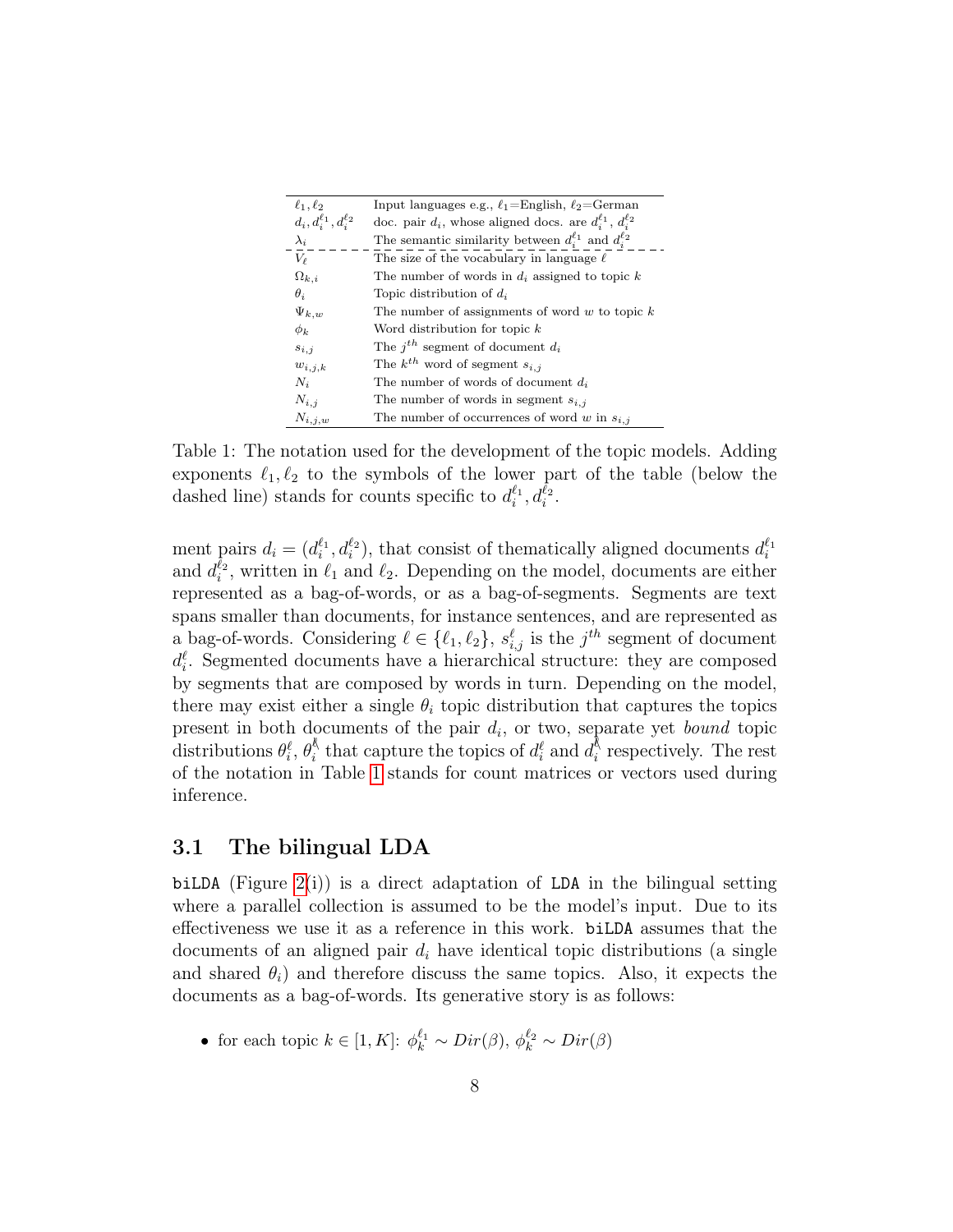• for each document pair  $d_i$ :

$$
-\ \operatorname{sample}\ \theta_i \sim Dir(\alpha)
$$

– for each language  $\ell \in \{\ell_1, \ell_2\}$ 

\* for each of the 
$$
N_i^{\ell}
$$
 words:  
\n• sample  $z \sim Mult(1, \theta_i)$   
\n• sample  $w \sim Mult(1, \phi_z^{\ell})$ 

The collapsed Gibbs sampling updates  $[52]$  for the topic of word j of document  $d_i$  is  $\forall \ell \in \{\ell_1, \ell_2\}$ :

$$
P\Big(z_{ij}^\ell=z_k|{\bm{z}}_{\neg ij}^\ell,{\bm{z}}^\ell,{\bm{w}}^\ell,{\bm{w}}^\ell,\alpha,\beta,\Big)\propto\frac{\Psi^{\ell}_{k,w,\neg ij}+\beta}{\Psi^{\ell}_{k,\cdot,\neg ij}+V_\ell\beta}[\Omega_{i,k,\neg ij}+\alpha]
$$

A dot "·" occurring in the subscript of a count variable, stands for the summation over the possible values of the element it replaces, i.e.,  $\Psi_{k,\cdot,\neg ij}^{\ell} =$  $\sum_{i=1}^{N}$  $w=1$  $\Psi_{k,w,\neg ij}^{\ell}$ . Also,  $\neg$  stands for excluding the counts of the particular variable with respect to a segment, e.g.,  $\neg ij$  excludes the counts of the j-th word of  $d_i^{\ell}$ . Further,  $Dir(\alpha)$  stands for a sample from a Dirichlet distribution with prior  $\alpha$  and  $Mult(M, \theta)$  stands for M samples from a Multinomial distribution parametrized by  $\theta$ .

For biLDA, as well as for the models we present next, we consider the Dirichlet hyperparameters  $\alpha \in \mathbb{R}^K$  and  $\beta \in \mathbb{R}^V$  to have fixed values, implying symmetric priors. Extending the models to asymmetric priors or even learning their values could be done as in [\[3\]](#page-26-1) for example. Also, as commonly done we omit from the generative stories the steps where the sizes of segments or documents are sampled as their sizes are observed during inference. As noted, biLDA uses a bag-of-words representation; next we present an extension that uses a more complex document representation.

### <span id="page-8-0"></span>3.2 Text structure incorporation

In this section, we propose segment-BiLDA (segBiLDA) that incorporates prior knowledge of text structure using a more complex document representation than bag-of-words. Although important for inference, the bag-of-words assumption is limiting. In fact, previous research in the single language domain showed the benefits of similar extensions: Wang et al. [\[55\]](#page-31-8) proposed a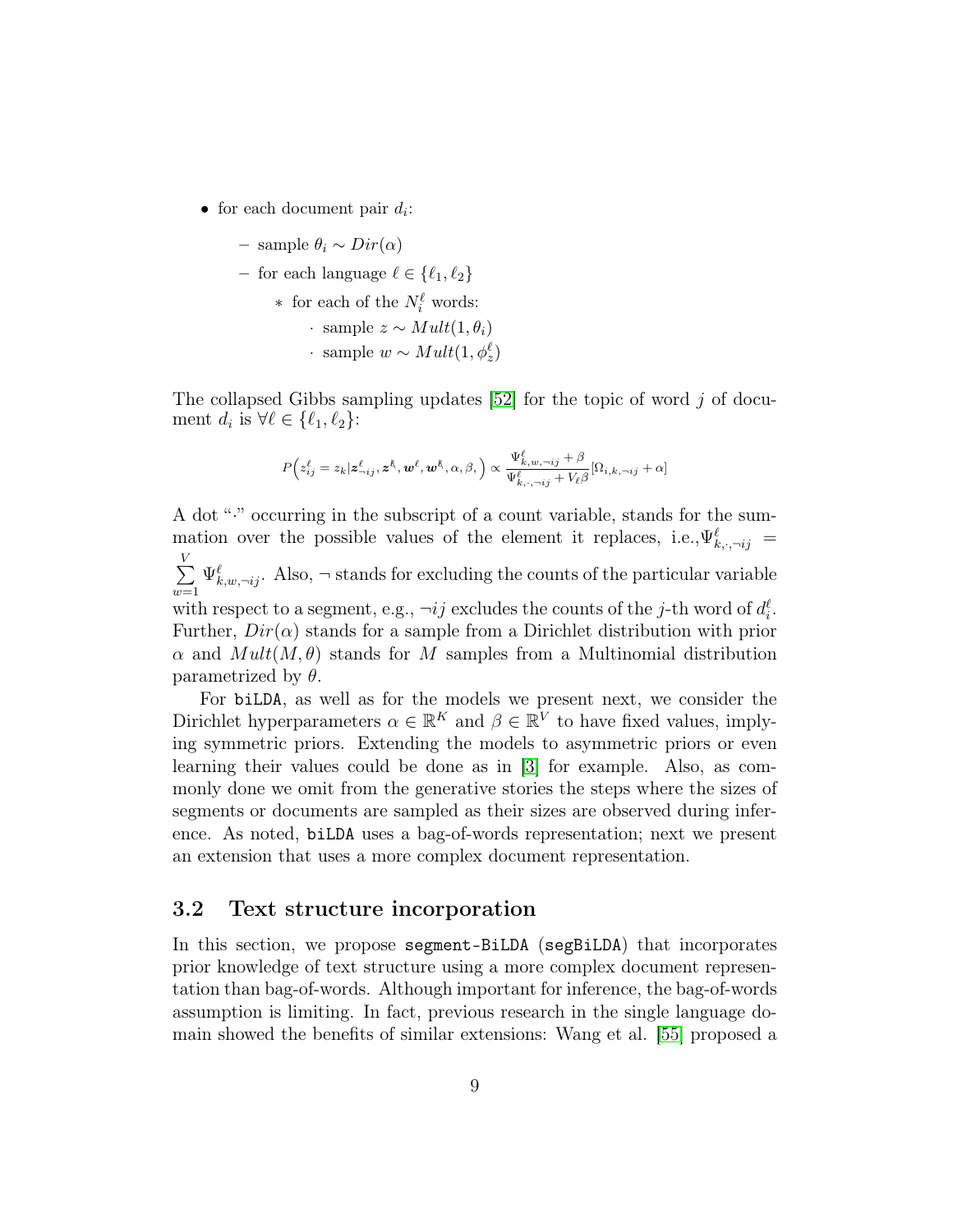model that handles bigrams as a single token or as two unigrams depending on the topic, Lau et al. [\[32\]](#page-29-8) modeled frequent bigrams as separate tokens, Balikas et al. [\[4\]](#page-27-8) proposed to incorporate sentence boundaries to LDA, while Boyd et al. [\[11\]](#page-27-9) incorporated parse trees . These important contributions focused on the monolingual setting and used English texts for empirical evaluation. Here, we extend topic models to account for text structure in the bilingual case.

For our subsequent analysis, we define coherent text segments to be contiguous words of a document that are topically coherent. A topically coherent text segment refers to a segment whose constituent words discuss a single or very few related themes. For instance, one would expect frequent bigrams like "information retrieval" or even short sentences to be topically coherent as they generally convey a simple message. We model this property with (segBiLDA), which is illustrated in Figure [2\(](#page-3-0)ii). segBiLDA assumes that the input text is segmented a priori and incorporates the boundaries of segments in its generative story:

- for each topic  $k \in [1, K]$ :  $\phi_k^{\ell_1} \sim Dir(\beta), \phi_k^{\ell_2} \sim Dir(\beta)$
- for each document pair  $d_i$ :
	- sample θ<sup>i</sup> ∼ Dir(α)
	- for each language  $\ell \in \{\ell_1, \ell_2\}$ 
		- \* for the j segment  $(1 \leq j \leq S^{\ell})$ :
			- $\cdot$  sample  $z \sim Mult(1, \theta_i)$
			- · sample segment words:  $(w_1 \ldots w_{N_{i,j}^{\ell}}) \sim Mult(N_{i,j}^{\ell}, \phi_z^{\ell})$

The important difference of biLDA from segBiLDA (Figures  $2(i)$  and  $2(ii)$ ) lies in the addition of the segment's plate. A topic is sampled per segment, and every word of a segment is associated with it. The segment boundaries limit the number of topics that appear in the segment to be equal to one. As in biLDA though, words remain the document units and this single topic is associated with each word of the segment. Therefore, comparing the models on measures like perplexity that are calculated at the word level is fair. To infer these topics we propose a collapsed Gibbs sampling approach, that  $\forall \ell \in {\ell_1, \ell_2}, \text{ samples topics from:}$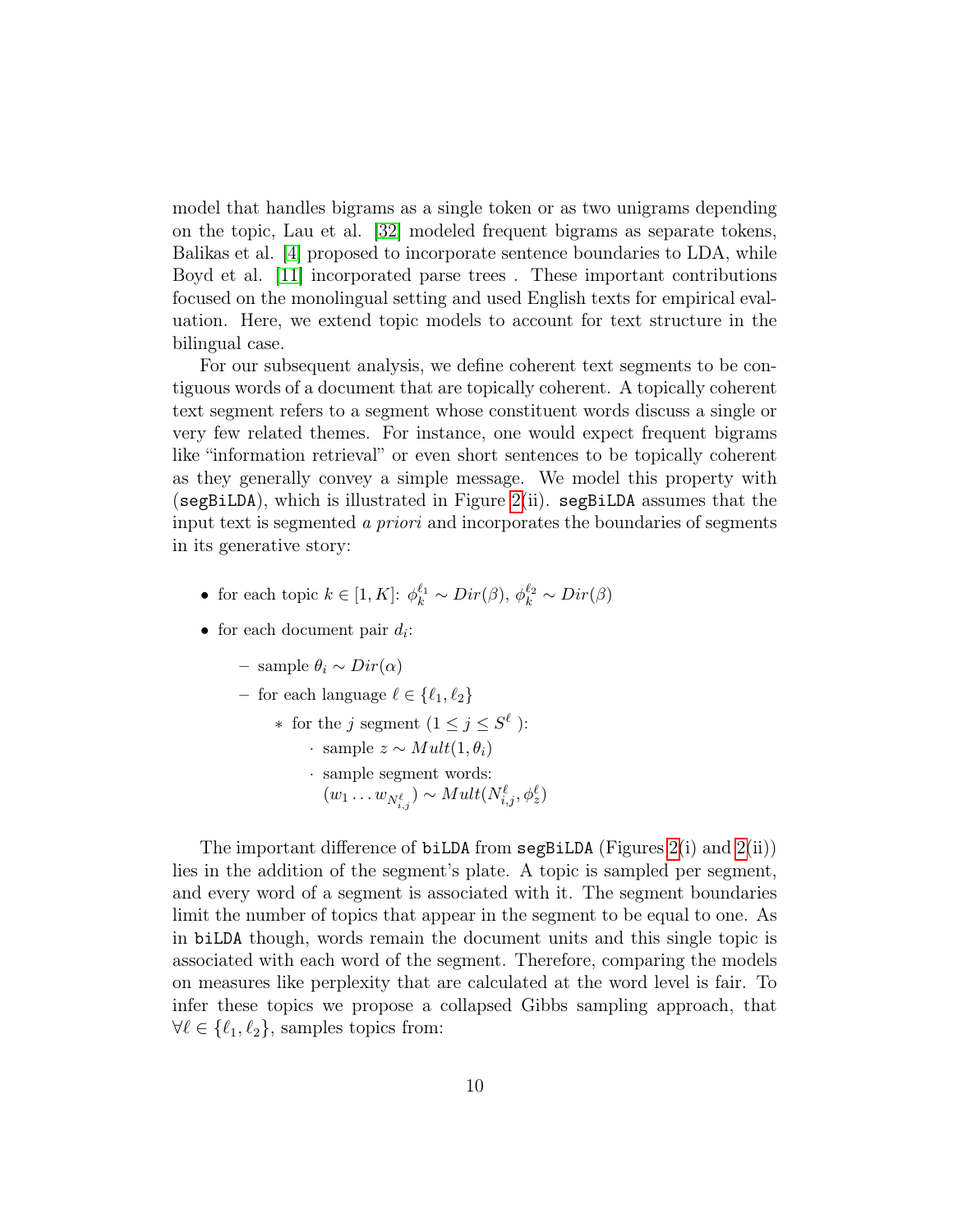<span id="page-10-0"></span>
$$
P(z_{s_{i,j}}^{\ell} = z_k | z_{-s_{ij}}, z^{\ell}, w^{\ell}, w^{\ell}, \alpha, \beta) \propto [\Omega_{i,k,-s_{i,j}} + \alpha] \times \prod_{w \in s_{ij}^{\ell}} (\Psi_{k,w,-s_{ij}}^{\ell} + \beta) \cdots (\Psi_{k,w,-s_{ij}}^{\ell} + \beta + (N_{i,j,w}^{\ell} - 1)) \times (\Psi_{k,\cdot,-s_{ij}}^{\ell} + \beta V_{\ell}) \cdots (\Psi_{k,\cdot,-s_{ij}}^{\ell} + \beta V_{\ell} + (N_{i,j}^{\ell} - 1))
$$
\n(1)

For convenience, we discuss the derivation of Eq. [\(1\)](#page-10-0) in the Appendix. In Eq. [\(1\)](#page-10-0), the product appearing in the numerator of the second term results from the bag-of-words assumption for the words of segments. The (possibly multiple) occurrences of a word w in a segment  $s_{i,j}^{\ell}$ , generated by the topic k, are taken into account by the factor  $(\Psi_{k,w,\neg s_{ij}}^{\ell} + \beta)$ , which is incremented by one for every other occurrence of the word after the first. For example, if word w appears twice in  $s_{i,j}^{\ell}$ , then  $N^{\ell}_{i,j,w} = 2$ , and the factor  $(\Psi_{k,w,\neg s_{ij}}^{\ell}$  +  $\beta$ )( $\Psi_{k,w,\neg s_{ij}}^{\ell} + \beta + 1$ ) denotes the contribution of the occurrences of the word to the probability that  $s_{i,j}^{\ell}$  is generated by the topic k. This way, every word of the segment contributes to the probability of sampling a particular topic. Similarly, the denominator acts as a normalization term. The progressive increase of its values can also be explained intuitively: given the bag-ofwords assumption of words within a segment, the product normalizes the probability of assigning the topic  $k$  to a word of the segment, given that the previous words have also been assigned to this topic. Notice, that if the size of the segment is 1, the model as well as the sampling equations reduce to biLDA.

The bag-of-words assumption in biLDA results in a joint distribution of random variables (here topics) being invariant to any permutation of the variables (exchangeability). This holds for segBiLDA only locally, within segments. Globally, within a document, words are not exchangeable as the segment boundaries are utilized. While in biLDA the topics of words are conditionally independent given the document's topic distribution, for segBiLDA they are not, as they also depend on the rest of the segment's words.

Previous work in the monolingual case suggested to incorporate various types of text structure to topic models ranging from n-grams to parse trees. segBiLDA can be considered an extension of the model of Balikas et al. [\[4\]](#page-27-8) in the bilingual setting. Rather than extending more complex models like Boyd's [\[11\]](#page-27-9) that may require parsing the documents, we opt for segBiLDA due to the variety of segments it can handle. For instance, one can use linguistically motivated segmentation approaches like sentence tokenization or statistically motivated segmentation approaches like frequent  $n$ -grams with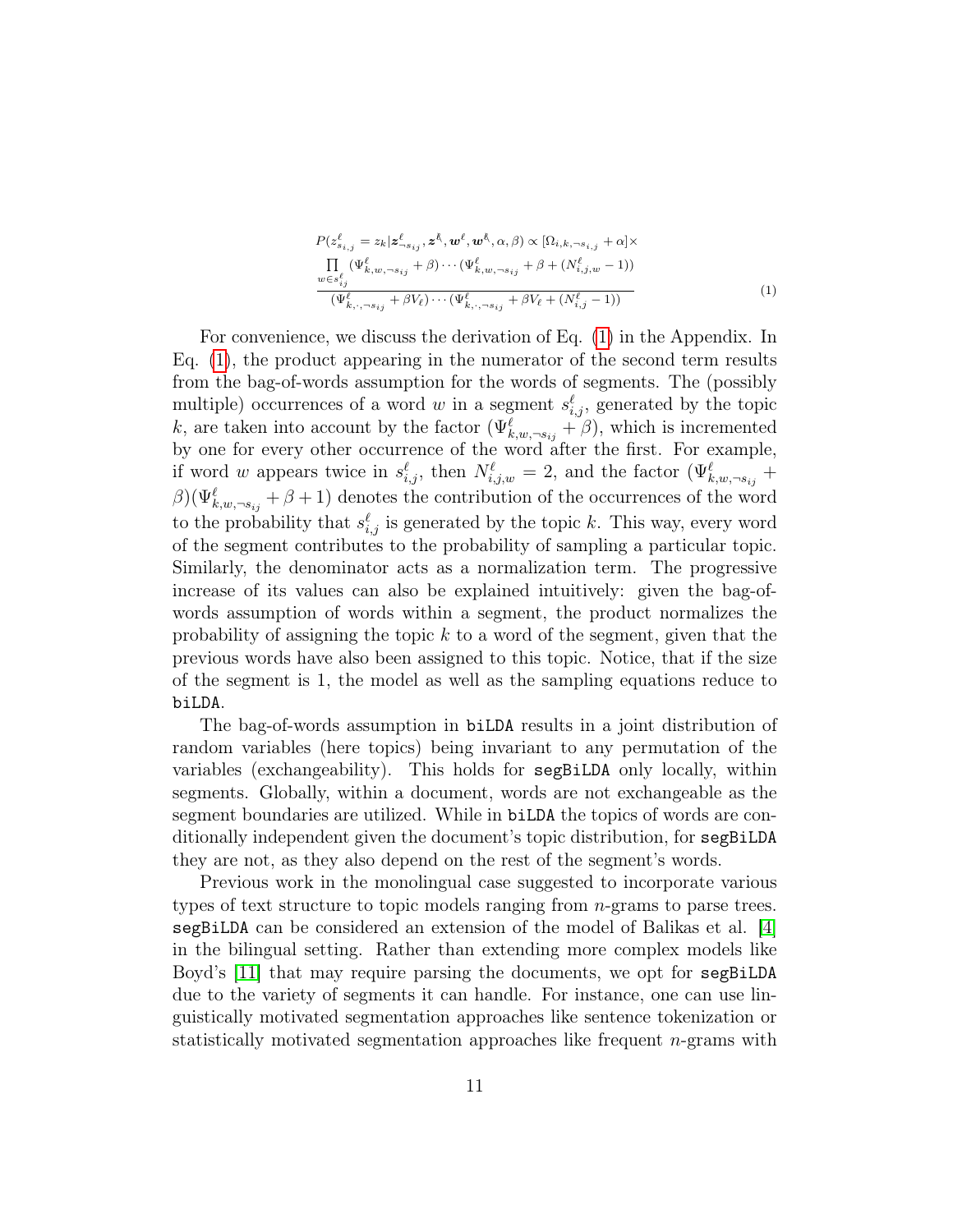the same model. Furthermore, these segmentation approaches can be accomplished efficiently and accurately across a wide range of languages without resorting to complex linguistic analysis tools like parsers.

#### <span id="page-11-0"></span>3.3 Multilingual topic Extraction

biLDA and segBiLDA assume a single topic distribution for the documents of a pair, which as illustrated in Figure [1](#page-2-0) is a string assumption for comparable documents. Apart from that, the motivations for adapting the bilingual topic models to comparable corpora lie on two facts: on one hand, comparable corpora are more common and easy to obtain or to construct than parallel ones, which require additional linguistic knowledge and tools. On the other hand, recent advances on cross-lingual word embeddings resulted in methods that can be directly used to estimate the semantic similarity of documents written in different languages. The latter facilitates the application of our method to various pairs of languages without expensive resources.

For comparable corpora, we first propose the  $\lambda$ -biLDA model, whose graphical model is shown in Figure [2\(](#page-3-0)iii). In this case, instead of having a single, shared topic distribution we have a topic distribution per language shown as  $\theta^{\ell_1}$  and  $\theta^{\ell_2}$  in the figure. However, these distributions are bound between them. To model naturally the possible levels of dependence between  $\theta^{\ell_1}$  and  $\theta^{\ell_2}$  we need a binding mechanism flexible enough to model the two extreme conditions: total independence between the topic distributions of the aligned documents that should result in two distinct LDA models (one per language), and a complete dependence between them (identical topic distributions) which should result in biLDA. Similar dependence mechanisms were previously explored under the setting of streaming documents [\[2\]](#page-26-2), where topic distributions of earlier documents affect the distributions of later documents.

The generative process for  $\lambda$ -biLDA is as follows:

- for each topic  $k \in [1, K]$ :  $\phi_k^{\ell_1} \sim Dir(\beta), \phi_k^{\ell_2} \sim Dir(\beta)$
- for each document pair  $d_i = (d_i^{\ell_1}, d_i^{\ell_2})$ :
	- sample  $\lambda_i$  with respect to  $d_i$
	- sample  $\theta_i^{\ell_1} \sim Dir(\alpha + \lambda_i \theta_i^{\ell_2}), \theta_i^{\ell_2} \sim Dir(\alpha + \lambda_i \theta_i^{\ell_1})$
	- for language  $\ell \in \{\ell_1, \ell_2\}$ 
		- $*$  for each of the words  $N^{\ell}$ :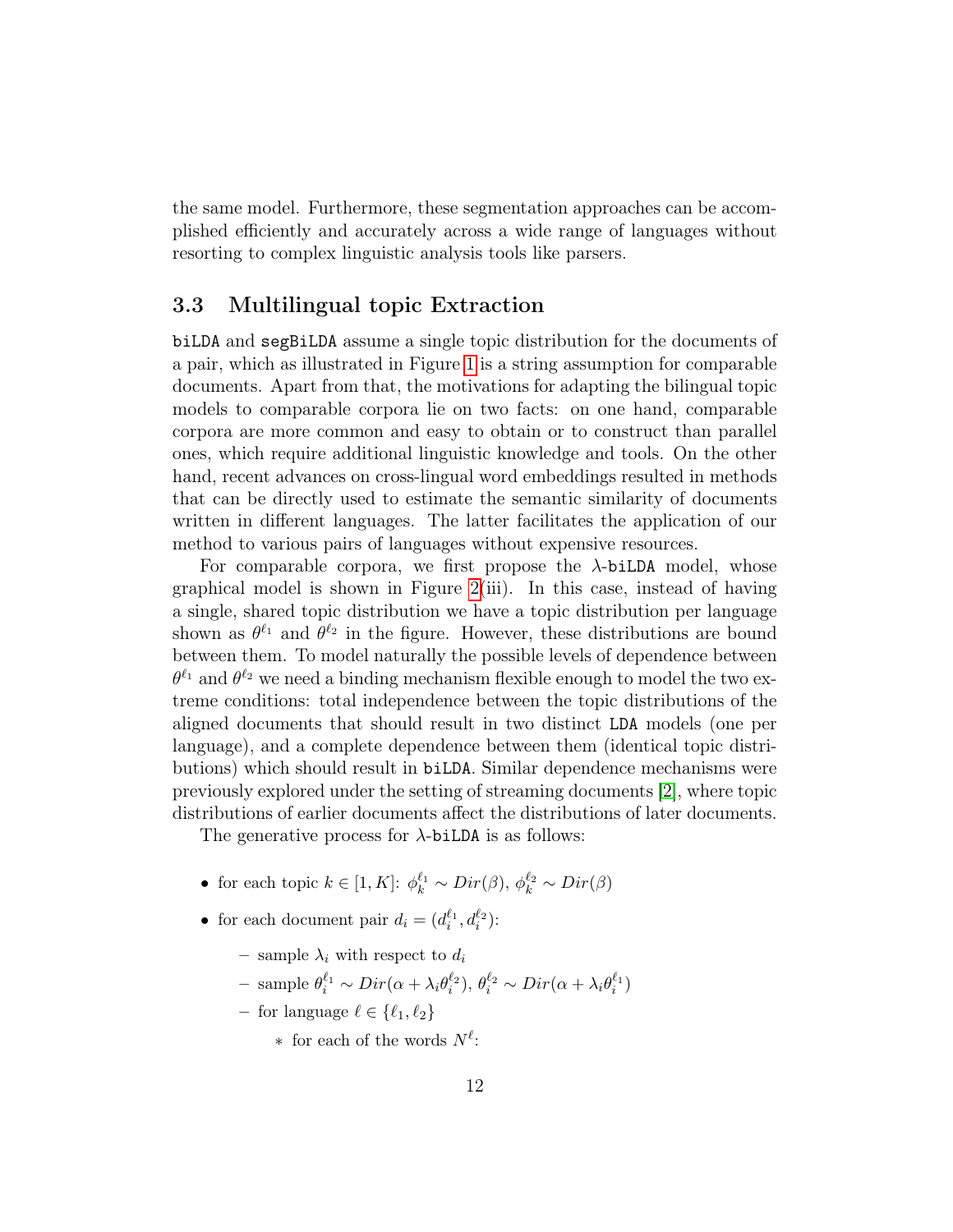· sample  $z \sim Mult(1, θ^{\ell})$ • sample  $w \sim Mult(1, φ_{z}^{\ell})$ 

The central idea is that the topic distributions of documents in one language depend on the topic distributions of documents in the other language via a binding mechanism that generates  $\theta^{\ell}$  with a Dirichlet distribution depending on  $\theta^{\&}$ ;  $\theta^{\ell}|\theta^{\&} \sim Dir(\alpha + \lambda_i\theta_i^{\&})$  $i \choose i$  and vice-versa. Note that from the Hammersley-Clifford theorem [\[23\]](#page-28-7), fixing the two conditional distributions  $\theta^{\ell_1}|\theta^{\ell_2}$  and  $\theta^{\ell_2}|\theta^{\ell_1}$  defines in an unique way the distribution of  $(\theta^{\ell_1}, \theta^{\ell_2})$  which implies that our generative process is well-defined.

For inferring the topics of the observed words we propose a Gibbs sampling approach, whose derivation is given in the Appendix. The update equations for the topics of the words are then  $\forall \ell \in \{\ell_1, \ell_2\}$ :

<span id="page-12-0"></span>
$$
P\left(z_{i,j}^{\ell} = z_k | \mathbf{z}_{-i,j}^{\ell}, \mathbf{w}^{\ell}, \alpha, \beta, \lambda_i, \theta^k\right) \propto
$$
  

$$
\frac{\Psi_{k,w,-i,j}^{\ell} + \beta}{\Psi_{k,\cdot,-i,j}^{\ell} + V_{\ell}\beta} \cdot [\Omega_{i,k,-i,j}^{\ell} + \alpha + \lambda_i \theta_{d,k}^k]
$$
 (2)

Gibbs sampling algorithms obtain posterior samples by sweeping though each block of variables and sampling from their conditional, while the remaining blocks are fixed. In practice, the algorithm initializes randomly the topics of words. Then, during the Gibbs iterations and until convergence, sampling topics for words of  $\ell$  assumes the distribution of  $\theta^{\xi}$  fixed, and hence can be accessed as assumed by the generative story.

In Eq. [\(2\)](#page-12-0),  $\lambda_i$  captures the dependency between the topic distributions of the documents of  $d_i$ . We use cross-lingual word embeddings for its estimation. We use the average (avg) compositional function of meaning, which was shown to be robust and effective [\[43,](#page-30-7) [7\]](#page-27-10). Having the vectors of the document pair  $d_i = (d_i^{\ell_1}, d_i^{\ell_2})$  in the embedded space, we then estimate  $\lambda_i$  using the cosine similarity. Calculated in this way,  $\lambda_i \in [-1, 1]$  and since  $\theta_{d,k} \in [0, 1]$  it follows for the second term of Eq. [2](#page-12-0) that  $\Omega_{i,k,\neg i,j}^{\ell} \gg \lambda_i \theta_{d,k}$ , which results in negligible impact for  $\lambda_i \theta_{d,k}$ . To circumvent that we use:

<span id="page-12-1"></span>
$$
\lambda_i' = \lambda_i \times |N_i^{\ell}| = \Omega_{d,k}^{\ell} \tag{3}
$$

Notice that incorporating Eq.  $(3)$  to Eq.  $(2)$  has as an additional advantage the capacity to generalize previous models. In particular, it follows that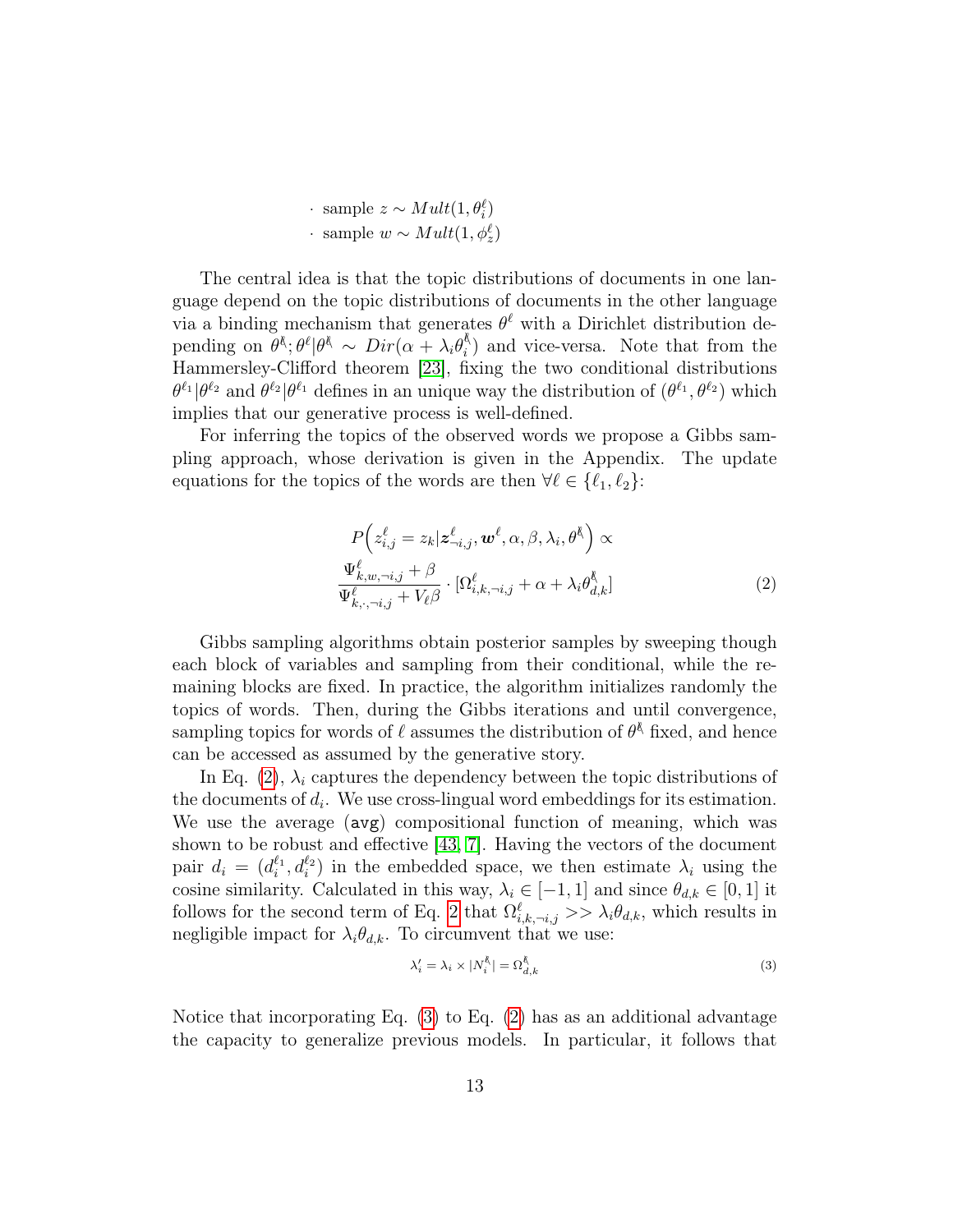biLDA becomes a special case of  $\lambda$ -MuLDA with  $\lambda = 1$  (complete dependency where  $\theta^{\ell}$  and  $\theta^{\ell}$  are the same topic distributions). Also, when  $\lambda = 0$  (case of independence) we have two distinct LDAs, one per language.<sup>[3](#page-13-1)</sup>

#### <span id="page-13-0"></span>3.4 Combining the two models

To this point, we proposed segBiLDA that incorporates the boundaries of coherent segments like sentences, and  $\lambda$ -biLDA, that assumes bound topic distributions for the paired documents in the two languages. The two models can be combined:  $\lambda$ -segBiLDA assigns consistent topics in the words of the segments of the documents and also assumes different topic distributions for each language.

We illustrate  $\lambda$ -segBiLDA in Figure [2\(](#page-3-0)iv). We omit the generative story, since it is a direct combination of the generative stories of segBiLDA and λ-biLDA. The inference process is given by the following equation, whose derivation is given in the Appendix. To sample the topics of segments from the conditional distribution for  $\forall \ell \in \{\ell_1, \ell_2\}$ :

<span id="page-13-2"></span>
$$
P\left(z_{i,j}^{\ell} = z_k | z_{-i,j}^{\ell}, \mathbf{w}^{\ell}, \alpha, \beta, \lambda_i, \theta^{\ell}\right) \propto [\Omega_{i,k,\neg s_{i,j}}^{\ell} + \alpha + \lambda_i \Omega_{d,k}^{\ell}] \times \prod_{w \in s_{i,j}^{\ell}} (\Psi_{k,w,\neg s_{i,j}}^{\ell} + \beta) \cdots (\Psi_{k,w,\neg s_{i,j}}^{\ell} + \beta + (N_{i,j,w}^{\ell} - 1))
$$
  

$$
\frac{\Psi_{k,\neg s_{i,j}}^{\ell}}{(\Psi_{k,\neg s_{i,j}}^{\ell} + \beta V_{\ell}) \cdots (\Psi_{k,\neg s_{i,j}}^{\ell} + \beta V_{\ell} + (N_{i,j}^{\ell} - 1))}
$$
(4)

Notice how both assumptions are relaxed is this model: the first term of the result (discussed in the Appendix) shown in Eq. [\(4\)](#page-13-2) accounts for the topic dependence between the paired documents, while the second incorporates the segment boundaries.

## 4 Experimental Framework

The comparable corpora In order to evaluate the proposed models, we perform a series of evaluation tasks using Wikipedia documents in five language pairs as our comparable corpora. The language pairs are English-French (En-Fr), English-German (En-Ge), English-Italian (En-It), English-Spanish (En-Es) and English-Portuguese (En-Pt). Table [2](#page-14-0) shows the basic

<span id="page-13-1"></span><sup>&</sup>lt;sup>3</sup>Although by definition  $\lambda_i \in [-1, 1]$  in all our experiments we found  $\lambda_i > 0$ .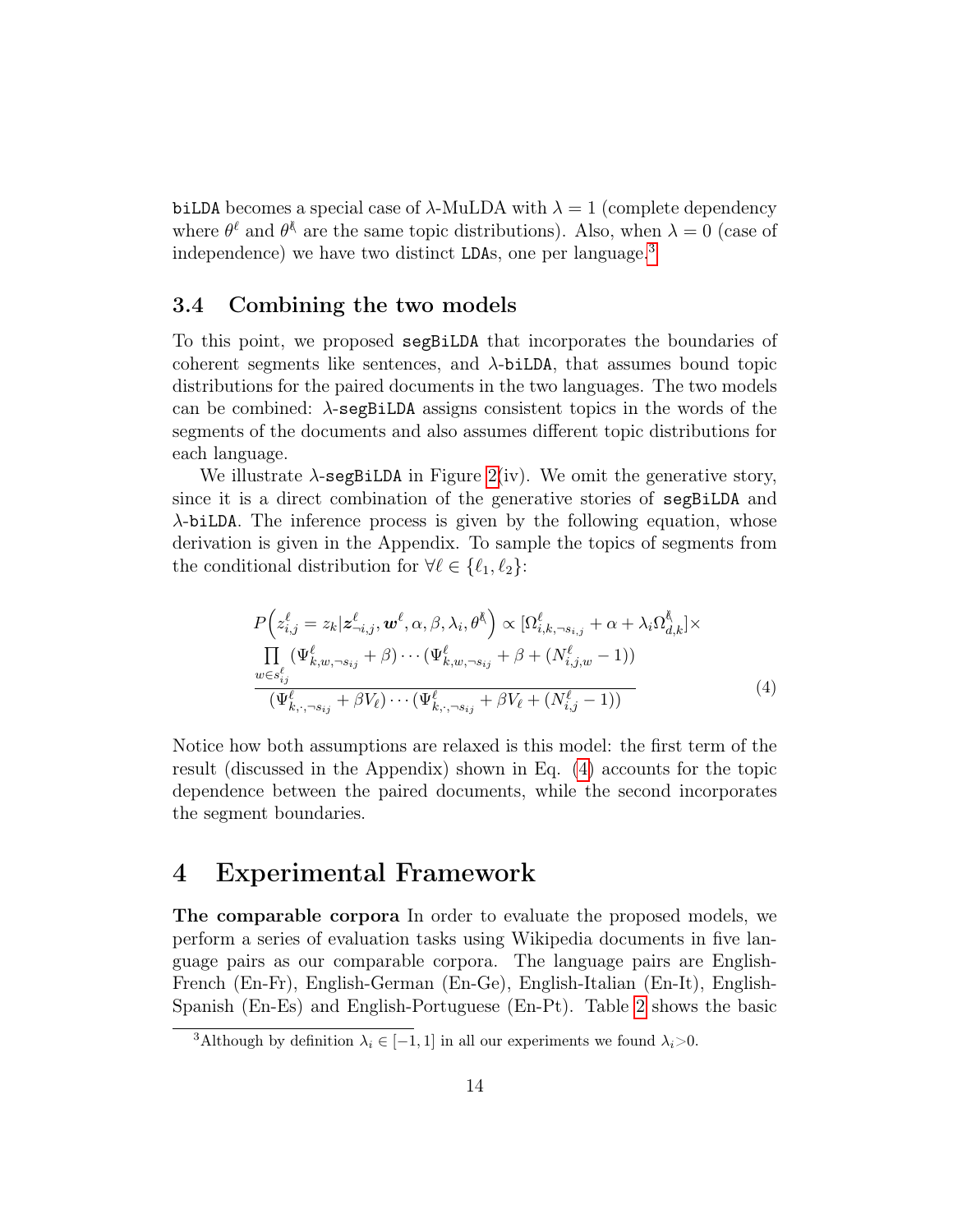|                                           |         | <b>Full Dataset</b> |         |        | Topic Modeling Subsets |        |
|-------------------------------------------|---------|---------------------|---------|--------|------------------------|--------|
| Dataset                                   | D       | N                   | V       | D      | N                      | V      |
| $\text{Wiki}_{\rm En\text{-}Fr}^{\rm En}$ | 937,991 | 259M                | 619,056 | 10,000 | 2.55M                  | 33,925 |
| $\text{Wiki}_{\text{En-Fr}}^{\text{Fr}}$  | 937,991 | 159M                | 466,423 | 10,000 | 1.64M                  | 26,604 |
| $\text{Wiki}_{\text{En-Ge}}^{\text{En}}$  | 849,955 | 391M                | 599,233 | 10,000 | 2.54M                  | 33,198 |
| $\text{Wiki}_{\text{En-Ge}}^{\text{Ge}}$  | 849,955 | 391M                | 894,798 | 10,000 | 1.81M                  | 44,898 |
| $\text{Wiki}_{\text{En-It}}^{\text{En}}$  | 732,416 | 200M                | 519,897 | 10,000 | 2.55M                  | 33,934 |
| $\text{Wiki}_{\text{En-It}}^{\text{It}}$  | 732,416 | 125M                | 360,760 | 10,000 | 1.56M                  | 25,436 |
| $\text{Wiki}_{\rm En-Es}^{\rm En}$        | 672,094 | 198M                | 497,805 | 10,000 | 2.82M                  | 35,156 |
| $\text{Wiki}_{\text{En-Es}}^{\text{Es}}$  | 672,094 | 135M                | 355,677 | 10,000 | 1.86M                  | 25,796 |
| $\text{Wiki}_{\text{En-Pt}}^{\text{En}}$  | 540,467 | $160\mathrm{M}$     | 428,293 | 10,000 | 2.86M                  | 34,687 |
| $\text{Wiki}_{\rm En\text{-}Pt}^{\rm Pt}$ | 540,467 | 61 M                | 222,547 | 10,000 | 1.9M                   | 19,347 |

<span id="page-14-0"></span>Table 2: Data used for evaluating topic coherence (left) and topic modeling (right) purposes. The names signify the language pair and the language that the statistics correspond to. For instance,  $\text{Wiki}_{\text{en-fr}}^{\text{en}}$  are the English documents of the En-Fr corpus.

statistics of these datasets. For topic modeling purposes we have sampled subsets from the full datasets (right part of the table) consisting of 10,000 documents for each pair. Since the sampling was random, it is not the same 10,000 English documents used for every language pair. Notice in the table that for each pair English is the language with the most words  $(N)$ , which was expected since often Wikipedia lemmas are first written in English and then translated to other languages. This is also why Wikipedia is a suitable comparable corpus; the English version usually includes more information on a topic compared to other languages. To extract comparable Wikipedia documents one can use the inter-language links. For the sake of reproducibility, we have used the bilingual corpora as made available by *linguatools*.<sup>[4](#page-14-1)</sup> We have cleaned the documents to remove *html* tags and tables using Python  $v2.7$  and Beautiful Soup  $v4.5.1<sup>5</sup>$  $v4.5.1<sup>5</sup>$  $v4.5.1<sup>5</sup>$ . The statistics of Table [2](#page-14-0) are after the preprocessing steps, that include lower-casing, filtering the numerical terms out, stemming using the WordNet stemmer as implemented in [\[6\]](#page-27-11), stop-word removal using the stopword lists of [\[6\]](#page-27-11) and finally filtering vocabulary terms with less than 4 occurrences in the corpus.

<span id="page-14-2"></span><span id="page-14-1"></span><sup>4</sup>urlhttp://linguatools.org/tools/corpora/wikipedia-comparable-corpora/ <sup>5</sup>https://www.crummy.com/software/BeautifulSoup/bs4/doc/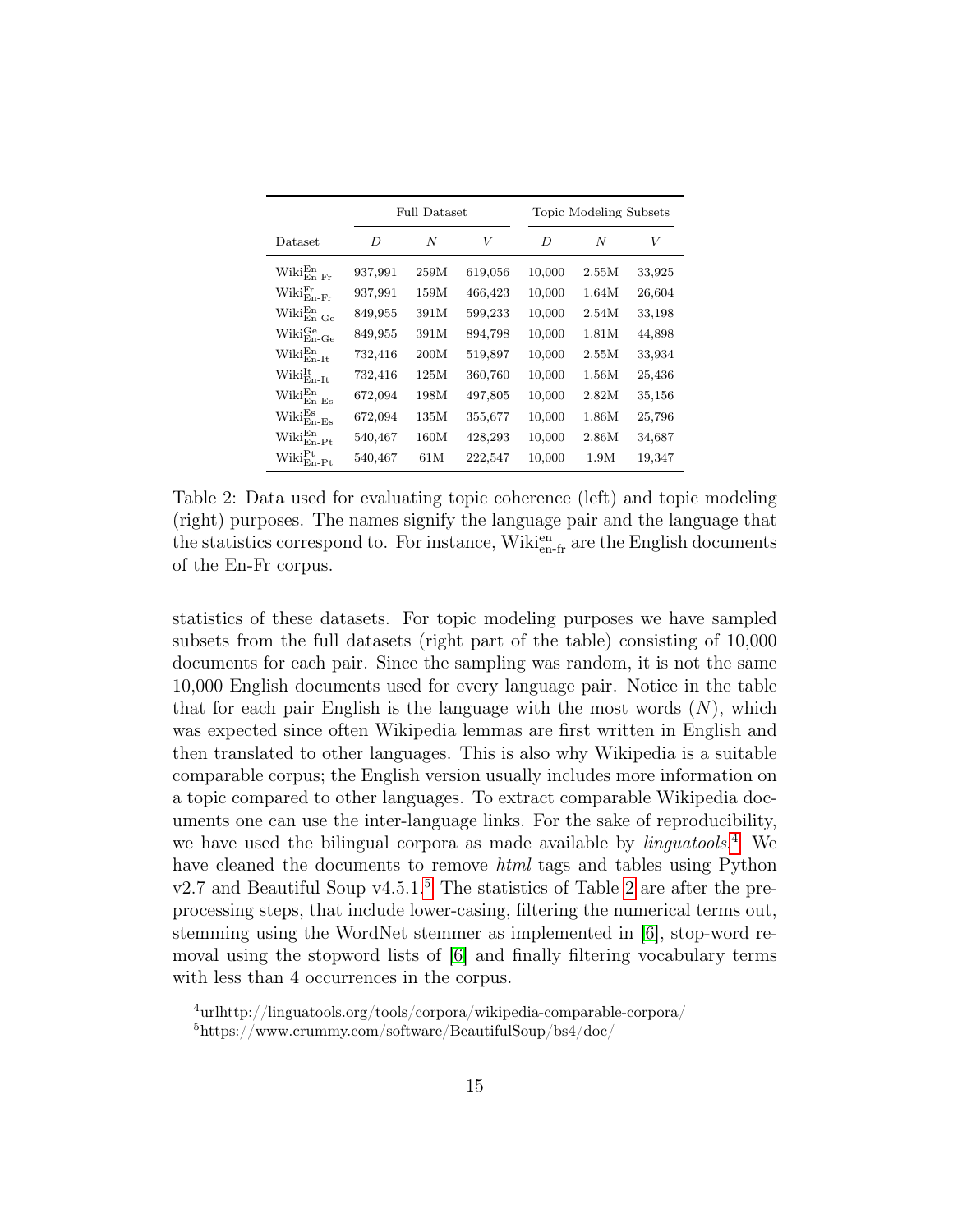| <b>BiLDA</b>                           |                                                          |                                         |                                                                |                                                          |                                       |                                        |                                                       |                                         | segBiLDA <sub>s</sub>                                                   |                                                        |                                  |
|----------------------------------------|----------------------------------------------------------|-----------------------------------------|----------------------------------------------------------------|----------------------------------------------------------|---------------------------------------|----------------------------------------|-------------------------------------------------------|-----------------------------------------|-------------------------------------------------------------------------|--------------------------------------------------------|----------------------------------|
| En                                     | Topic 3 [City]<br>Fr                                     | En                                      | Topic 5 [Sports]<br>Fr                                         | Topic 8 [Art]<br>En                                      | Fr                                    | En                                     | Topic 3 [City]<br>Fr                                  | En                                      | Topic 5 [Sports]<br>Fr                                                  | Topic 8 [Art]<br>En                                    | Fr                               |
| city<br>popul<br>town<br>area<br>locat | commun<br>situ<br>vill<br>référent<br>région             | team<br>play<br>first<br>game<br>player | championnat<br>club<br>premi<br>coup<br>match                  | music<br>album<br>releas<br>song<br>record               | group<br>album<br>titre<br>the<br>and | citi<br>popul<br>area<br>town<br>locat | vill<br>situ<br>commun<br>part<br>grand               | team<br>play<br>first<br>world<br>leagu | championnat<br>club<br>premi<br>match<br>coup                           | film<br>releas<br>also<br>album<br>first               | the<br>οf<br>film<br>and<br>sort |
| $\lambda$ -BiLDA                       |                                                          |                                         |                                                                |                                                          |                                       |                                        |                                                       | $\lambda$ -segBiLDA <sub>s</sub>        |                                                                         |                                                        |                                  |
| En<br>citi<br>popul<br>town<br>refer   | Topic 3 [City]<br>Fr<br>commun<br>vill<br>situ<br>villag | En<br>team<br>play<br>first<br>player   | Topic 5 [Sports]<br>Fr<br>championnat<br>club<br>premi<br>coup | Topic 8 [Art]<br>En<br>music<br>album<br>release<br>song | Fr<br>group<br>premi<br>sort<br>the   | En<br>popul<br>city<br>also<br>area    | Topic 3 [City]<br>Fr<br>situ<br>espec<br>vill<br>part | En<br>team<br>play<br>first<br>world    | Topic 5 [Sports]<br>$_{\rm Fr}$<br>championnat<br>premi<br>club<br>coup | Topic 8 [Art]<br>En<br>film<br>releas<br>album<br>also | Fr<br>the<br>οf<br>film<br>and   |
| area                                   | référent                                                 | game                                    | saison                                                         | record                                                   | album                                 | town                                   | grand                                                 | leagu                                   | saison                                                                  | song                                                   | sort                             |

<span id="page-15-1"></span>Table 3: For each of the topic models we present three topics: City, Sports, Art for the "En-Fr" Wikipedia corpus. Notice the strong intra-semantic (words within a topic) and inter-semantic (topics across languages) coherence.

The models We evaluate the following models for each language pair: (i) biLDA that has been proposed in [\[41\]](#page-30-0) (ii)  $\epsilon$  segBiLDA<sub>s</sub> that was presented above and uses sentences as coherent segments, (iii)  $\texttt{segBiLDA}_b$  that is  $\texttt{segBiLDA}$ with the  $1,000^6$  $1,000^6$  most frequent bigrams considered as coherent segments. Complementary to those models that either build on the bag-of-words assumption or incorporate parts of text structure, we also evaluate  $\lambda$ -biLDA,  $\lambda$ -segBiLDA<sub>s</sub> and  $\lambda$ -segBiLDA<sub>b</sub> that extend the first three models for comparable corpora. We have implemented each of these models using Python, Numpy and Scipy. As commonly done, we follow previous work e.g., [\[8\]](#page-27-0), and we set for each model the Dirichlet hyper-parameters  $\alpha = 1/K$  and  $\beta = 0.01$ , where  $K$  is the number of topics.

Training Bilbowa. To estimate the word representations of the En-Fr, En-Ge, En-Es, En-It and En-Pt pairs we used Bilbowa [\[21\]](#page-28-6) to generate a dictionary of word embeddings, where words from two different languages are projected to the same space. We have used the open implementation

<span id="page-15-0"></span> $6$ We use 1K bigrams following the work of [\[32\]](#page-29-8) who found this number to be the optimal choice for similar corpora.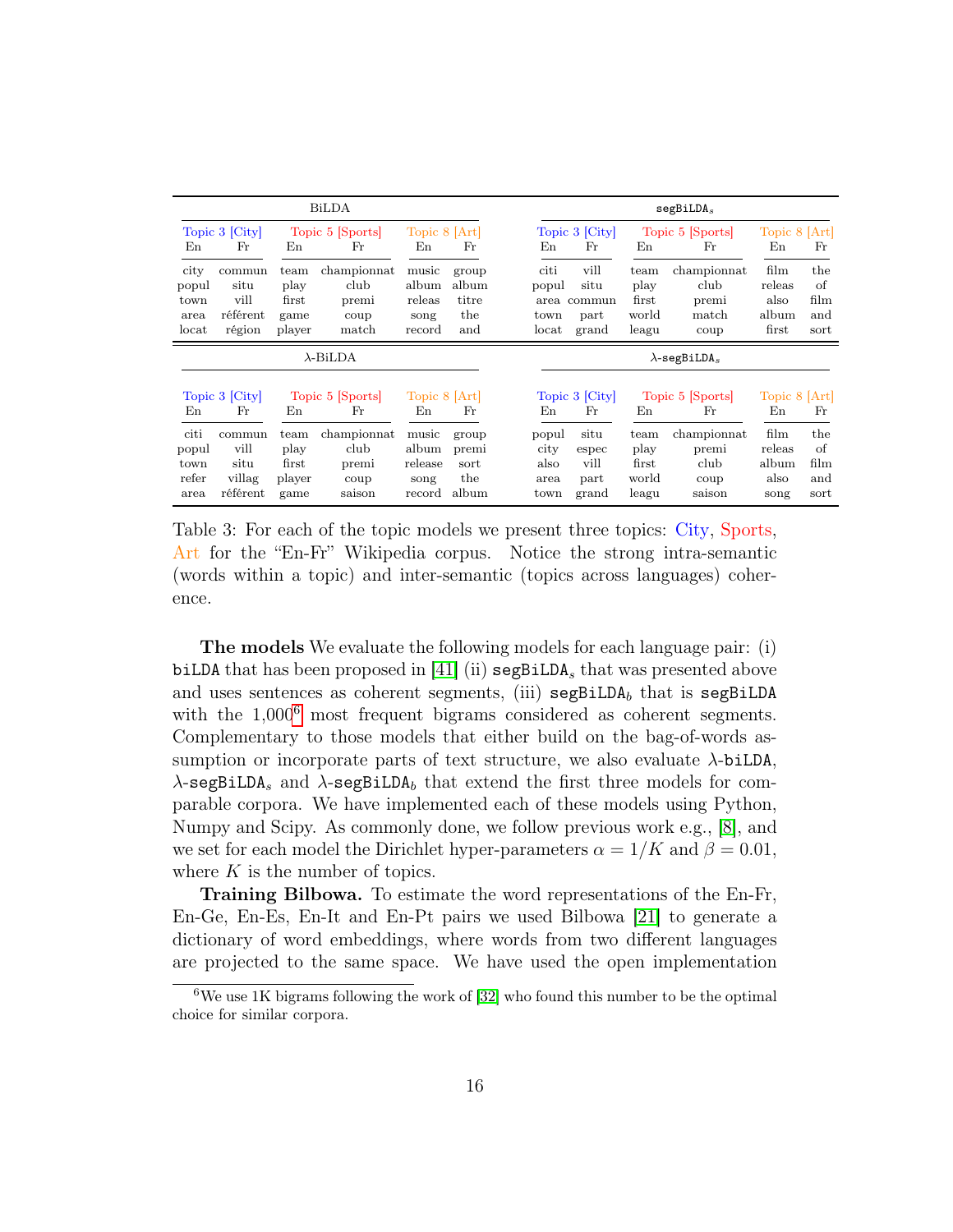| $\ell_1-\ell_2$ | D     | $N^{\ell_1}$ | $V^{\ell_1}$ | $N^{\ell_2}$ | $V^{\ell_2}$ |
|-----------------|-------|--------------|--------------|--------------|--------------|
| $En-Fr$         | 1.92M | 56M          | 88.774       | 64M          | 130,146      |
| $En-Ge$         | 1,92M | 53M          | 86,691       | 50M          | 332,285      |
| $En$ -Es        | 1,96M | 54M          | 87,916       | 56M          | 161,995      |
| $En-It$         | 1,90M | 55M          | 88,172       | 55M          | 155,715      |
| $En-Pt$         | 1.96M | 54M          | 88,241       | 56M          | 145,112      |

<span id="page-16-2"></span>Table 4: Statistics for the Europarl corpus. We used the Europarl data to train the BilBowa word representations.

of Bilbowa[7](#page-16-0) with its default parameters and the training epochs set to 10.[8](#page-16-1) The model requires parallel text, and for this purpose we used the Europarl corpus [\[28\]](#page-29-9). The statistics of the pairs of languages for the Europarl data are shown in Table [4.](#page-16-2)

Visualizing the topics. As an initial qualitative evaluation of the learned topics, Figure [3](#page-15-1) presents for 3 topics (City, Sports, Art) the five words with the highest probability for each of the six topic models. The topics were identified after training each model for 200 Gibbs sampling iterations on the Wiki<sub>En-Fr</sub> corpus with  $K = 10$  topics. Visual inspection of the topics reveals that the models produce topics that are intra-semantically coherent, that is the words that constitute the topics are semantically relevant. Further, the topics are are inter-semantically coherent, that is the topics and aligned across languages and closely related words represent them. For instance, the "Sports" topic in English contains mostly word like "team", "play", "season" while in French one can find their (stemmed) translations: "équipe", "jouer", "saison". Although reassuring the visual inspection of the topics in not sufficient to compare the models. In the rest, we evaluate the models intrinsically, that is independently of an application as well as extrinsically in the framework of a cross-lingual document retrieval application.

### 4.1 Intrinsic Evaluation of the Topic Models

Normalized PMI Automatically evaluating the coherence of the topics produced by topic models is a task that has received a lot of attention. The goal is to measure how coherent or interpretable the produced topics are [\[42\]](#page-30-8). It has been recently found that scoring the topics using co-occurrence

<span id="page-16-1"></span><span id="page-16-0"></span><sup>7</sup><https://github.com/gouwsmeister/bilbowa>

 $8$ -size 100 -window 5 -sample 1e-4 -negative 5 -binary 0 -adagrad 1 -xling-lambda 1 -threads 12 -epochs 10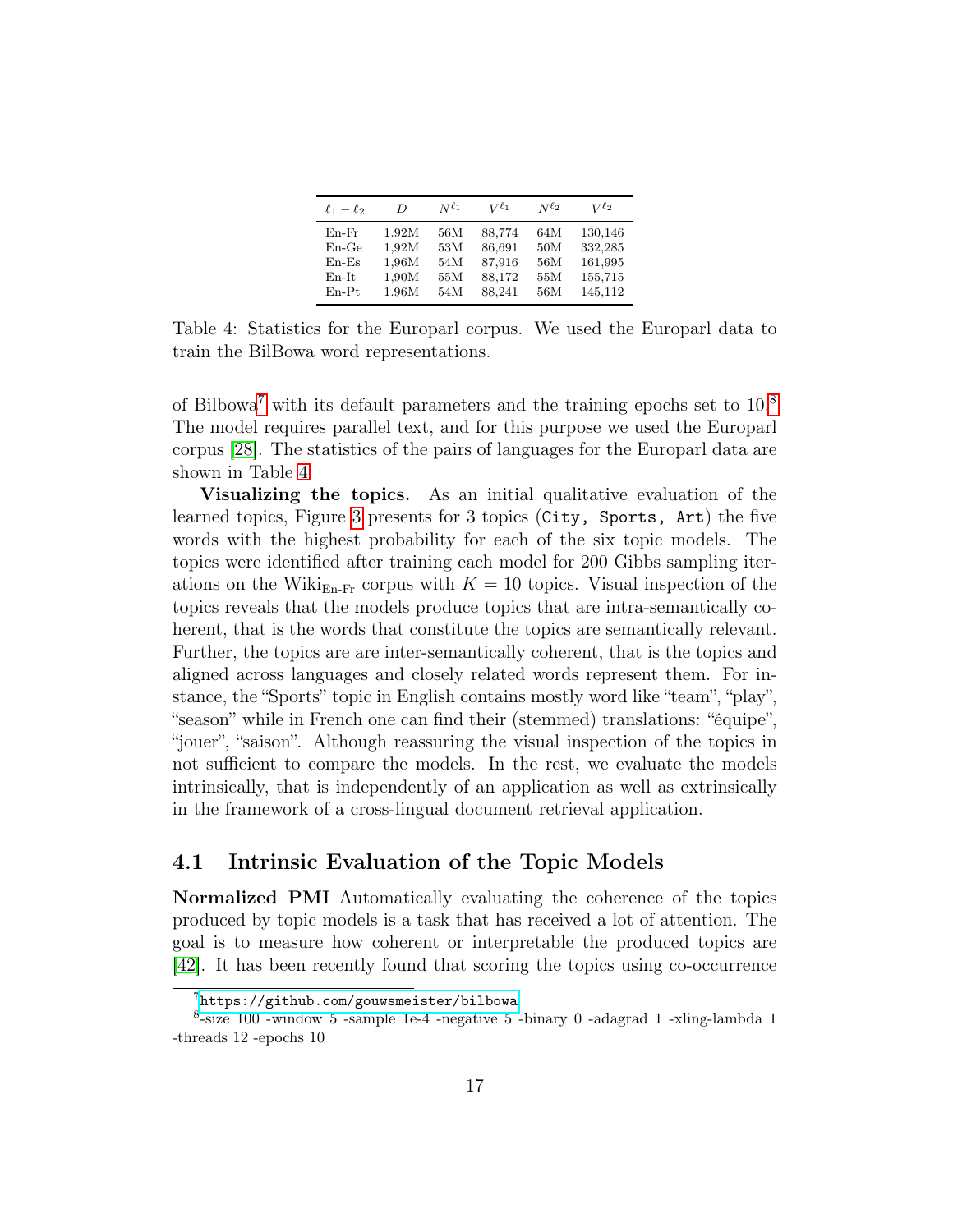measures, such as the pointwise mutual information (PMI) between the top words of a topic, correlates well with human judgments [\[44\]](#page-30-9). To achieve that, an external corpus like Wikipedia is treated like a meta-document, which is used as the basis to calculate the PMI scores of words using a sliding window and applying the equation:

$$
PMI(w_i, w_j) = \log \frac{P(w_i, w_j)}{P(w_i)P(w_j)}
$$

Evaluating the topic coherence requires selecting the top- $N$  words of a topic and performing the manual or automatic evaluation. Here, N is a hyper-parameter to be chosen and its value can impact the results. Very recently, Lau and Baldwin [\[31\]](#page-29-10) showed that N actually impacts the quality of the obtained results and in particular the correlation with human judgments. In their study they conclude that aggregating the topic coherence scores over several topic cardinalities, leads to a substantially more stable and robust evaluation.

Following these results, we present in Table [5](#page-18-0) the topic coherence scores as measured by the normalized pointwise mutual information (nPMI). The scores of nPMI range in  $[-1,1]$ , where in the limit of  $-1$  two words  $w_1$  and  $w_2$  never occur together, while in the limit of  $+1$  they always occur together (complete co-occurrence). As in [\[31\]](#page-29-10), for each topic, we aggregate the topic coherence scores over three different topic cardinalities:  $N \in \{5, 10, 15\}$ . The reference corpora for calculating the topic coherence for each language are the "Full Datasets" of Table [2](#page-14-0) excluding the "Topic Modeling Subsets". For English we opt for Wiki $_{\text{En-Fr}}^{\text{En}}$ , which is the biggest, whereas for the rest of the languages we use their respective Wikipedia datasets.

In Table [5,](#page-18-0) note that in most cases  $\lambda$ -segBiLDA<sub>b</sub> outperforms the rest of the models, while  $\texttt{seqBilDA}_b$  and  $\texttt{seqBilDA}_s$  follow. Notice, how biLDA although competitive for low values of  $K$  does not perform as well. This is probably due to the fact that the concept of context is encapsulated in the calculation of the nPMI scores, and the segBiLDA topic models explicitly account for this. In general, increasing the number of topics from 10 to 25 or 50 seems to improve the performance measured by nPMI. For instance, in the lower part of the Table with the averages across languages, increasing the topics increases the best performance from .135 to .151. From the table, it is evident that adapting the topic models for comparable corpora improves the scores, apart from the case of segBiLDAs. For the rest of the models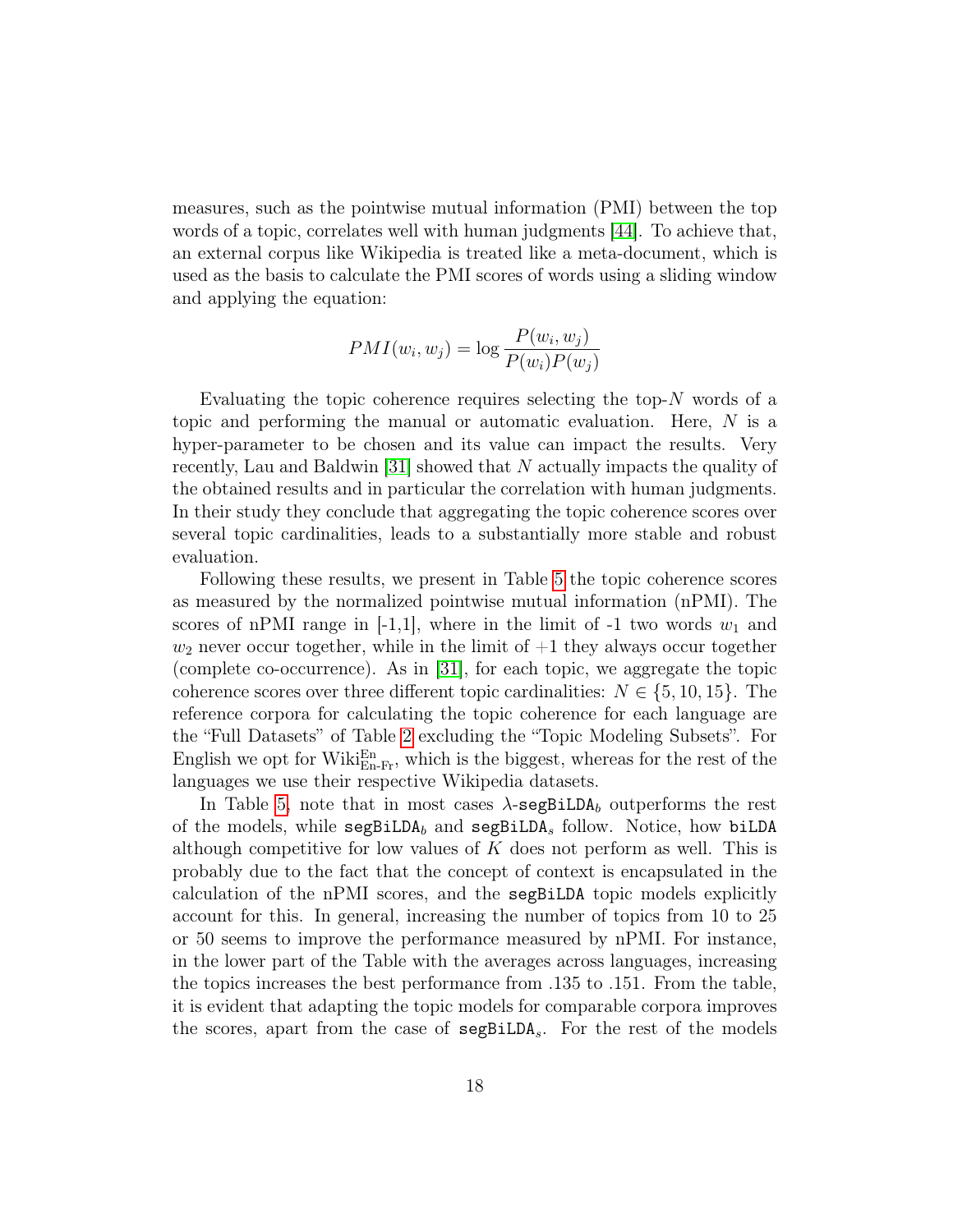| $\ell_2$                                           | $K$ biLDA                                                                                                                    |                                                             | $\lambda$ -biLDA segBiLDA <sub>s</sub> $\lambda$ -segBiLDA <sub>s</sub> segBiLDA <sub>b</sub> $\lambda$ -segBiLDA <sub>b</sub> |                                                                      |                                                                          |
|----------------------------------------------------|------------------------------------------------------------------------------------------------------------------------------|-------------------------------------------------------------|--------------------------------------------------------------------------------------------------------------------------------|----------------------------------------------------------------------|--------------------------------------------------------------------------|
| En<br>En<br>En                                     | $10.105_{\pm.07}$ $.102_{\pm.07}$<br>$25.124_{\pm.10}$ .125 $_{\pm.04}$<br>$50.132_{\pm.05}.129_{\pm.10}$                    | $.090 + .06$<br>$.129_{ \pm .11}$<br>$.125_{ \pm .06}$      | $.080_{+.07}$<br>$.111_{ \pm .07}$<br>$.125_{ \pm .10}$                                                                        | $.113_{+.05}$<br>$.140_{ \pm .08}$<br>$.157_{ \pm .08}$              | $.124_{ \pm .06}$<br>$.150_{ \pm .07}$<br>$.155_{ \pm .05}$              |
| Fr<br>Fr<br>$_{\rm Fr}$                            | 10 .114 $\pm$ .05 .114 $\pm$ .06<br>$25.122_{\pm.06}.121_{\pm.06}$<br>50 .124 $\pm$ .06 .120 $\pm$ .07                       | $.105_{ \pm .06}$<br>$.124_{ \pm .08}$<br>$.136_{ \pm .07}$ | $.053 + 0.5$<br>$.068_{ \pm .03}$<br>$.080_{ \pm .06}$                                                                         | $.088_{+.06}$<br>$.120_{ \pm .07}$<br>$.123_{ \pm .07}$              | $.125_{ \pm .07}$<br>$.114_{ \pm .05}$<br>$.133_{ \pm .06}$              |
| Ge<br>Ge<br>Ge                                     | 10 .198 $\pm$ .09 .198 $\pm$ .11<br>$25.174_{\pm.02}.173_{\pm.11}$<br>50 .183 $\pm$ .03 .180 $\pm$ .02                       | $.234_{ \pm .10}$<br>$.235_{ \pm .08}$<br>$.230_{+.09}$     | $.250_{ \pm .08}$<br>$.235_{ \pm .11}$<br>$.255_{ \pm .10}$                                                                    | $.203 + .10$<br>$.187_{ \pm .08}$<br>$.181_{ \pm .05}$               | $.215 + .10$<br>$.176_{ \pm .04}$<br>$.183_{ \pm .04}$                   |
| It<br>It<br>It                                     | 10.096 $\pm$ .06.101 $\pm$ .05<br>$25.109_{\pm.04}.118_{\pm.05}$<br>50.119 $\pm$ .08.125 $\pm$ .05                           | $.102_{ \pm .07}$<br>$.104_{ \pm .09}$<br>$.122_{ \pm .09}$ | $.084_{+.06}$<br>$.099_{ \pm .02}$<br>$.131_{ \pm .07}$                                                                        | $.119_{+.06}$<br>$.143_{+.07}$<br>$.137_{ \pm .04}$                  | $.113_{+.05}$<br>$.127_{ \pm .06}$<br>$.142_{ \pm .08}$                  |
| E <sub>S</sub><br>E <sub>S</sub><br>E <sub>S</sub> | $10.093_{\pm.11}$ .079 <sub><math>\pm.09</math></sub><br>$25.105_{\pm.06}$ $.120_{\pm.05}$<br>50 .109 $\pm$ 04 .133 $\pm$ 07 | $.132_{ \pm .15}$<br>$.091_{ \pm .08}$<br>$.112_{ \pm .10}$ | $.099_{\pm.11}$<br>$.106 + .12$<br>$.109_{ \pm .09}$                                                                           | $.112_{+.04}$<br>$.136_{ \pm .08}$<br>$.154_{ \pm .05}$              | $.112_{+.11}$<br>$.153_{ \pm .06}$<br>$.150_{ \pm .06}$                  |
| Pt<br>Pt<br>Pt                                     | $10.099_{\pm.05}$ .115 <sub><math>\pm.07</math></sub><br>$25.129_{\pm.12}.120_{\pm.11}$<br>50.120 $\pm$ 10.137 $\pm$ 07      | $.108_{ \pm .13}$<br>$.164_{ \pm .18}$<br>$.143_{ \pm .15}$ | $.093$ +.09<br>$.145_{ \pm .11}$<br>$.125_{ \pm .06}$                                                                          | $.098_{\pm .04}$<br>$.131_{ \pm .06}$<br>$.141_{ \pm .08}$           | $.123_{ \pm .06}$<br>$.124_{ \pm .09}$<br>$.145_{ \pm .10}$              |
|                                                    | avg 10 .117 $\pm$ .07 .118 $\pm$ .08<br>avg $25$ . $127_{\pm.07}$ . $129_{\pm.07}$<br>avg 50 .131 $\pm$ .06 .137 $\pm$ .07   | $.129_{ \pm .10}$<br>$.141_{ \pm .11}$<br>$.145_{ \pm .09}$ | $.110_{ \pm .08}$<br>$.127_{ \pm .08}$<br>$.137_{ \pm .08}$                                                                    | $.122_{+.06}$<br>$\boldsymbol{.143}_{ \pm .07}$<br>$.149_{ \pm .06}$ | $\boldsymbol{.135}_{ \pm .07}$<br>$.141_{ \pm .06}$<br>$.151_{ \pm .06}$ |

<span id="page-18-0"></span>Table 5: Topic coherence measured by the nPMI for each of the models. The averages are calculated for each model and K across languages. Overall,  $\lambda$ -segBiLDA<sub>b</sub> performs the best.

(biLDA and segBiLDA<sub>b</sub>) the  $\lambda$ - counterparts perform better according to the columnwise comparison of the averaged results in the lowest rows of the table.

Although well-correlated with human judgments, for nPMI we only used a small part of the output of topic models, that is for each topic the top-N words. Furthermore, the evaluation of nPMI suffers in that is does not account for the topical overlap between the learned topics as well as recall gaps within a topic, i.e. lack of terms which should have been ideally included. Therefore, we also report the perplexity scores of held-out documents, whose calculation requires more information from the topic models.

Perplexity We continue our evaluation by presenting the results of hold out perplexity scores, calculated on the topic model datasets of Table [2.](#page-14-0) Achieving lower perplexity score means that the model can explain unseen data more efficiently, thus it generalizes better and it is, in turn, a better model. As a results, a good model with low perplexity should be able to infer better representations for the unseen documents. As perplexity does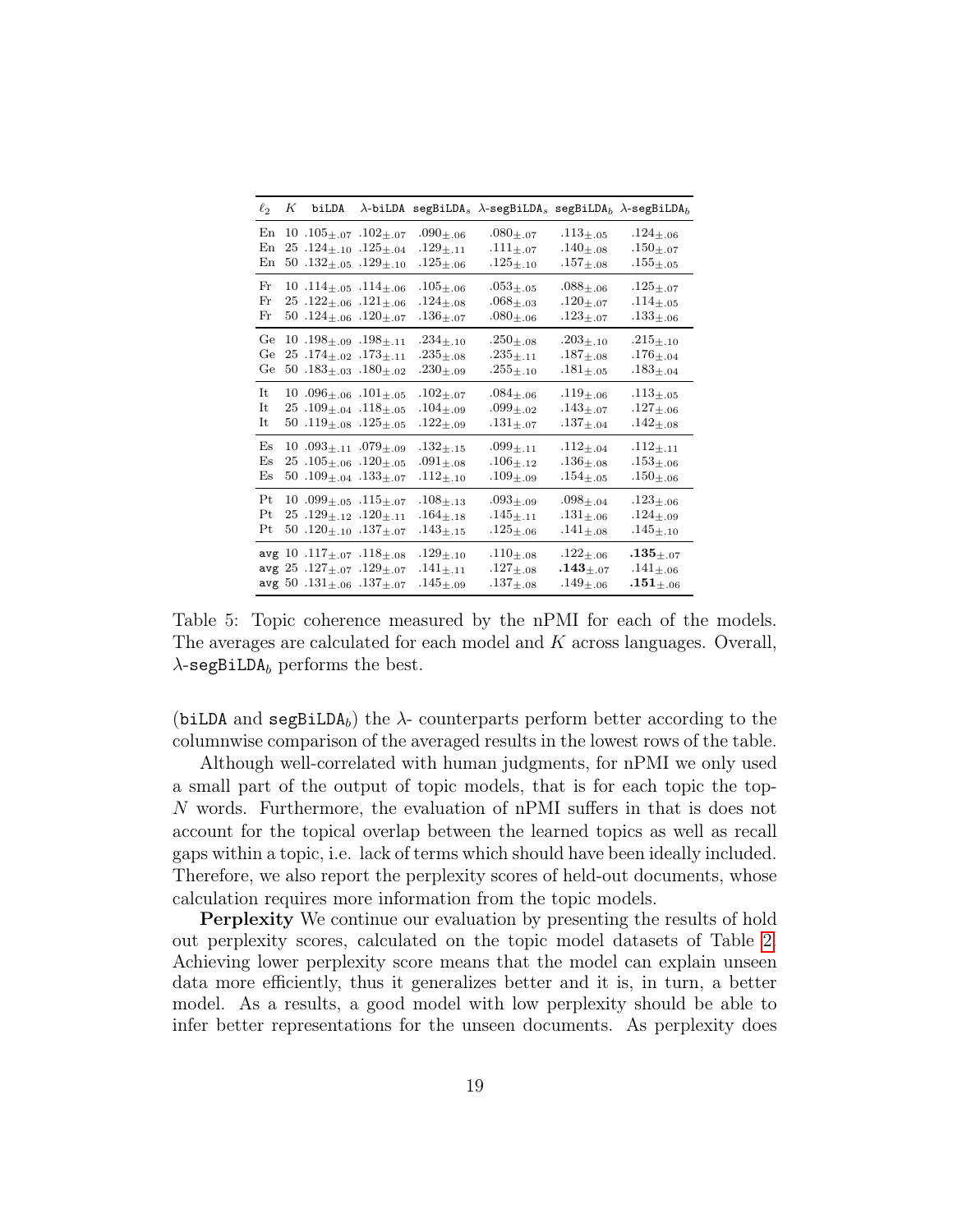not use any real application to evaluate the topic models it is also an intrinsic metric. For a set of test documents C consisting of N words  $\{w_1, \ldots, w_N\}$ the perplexity is calculated using:

<span id="page-19-0"></span>
$$
perpl(C) = \exp\left(-\frac{\sum_{i=1}^{N} \log P(w_i)}{N}\right)
$$
\n(5)

In order to estimate perplexity, the topic distributions of the unseen documents are required. They are obtained by iteratively updating the topic assignments to the words of the unseen (held-out) documents while keeping constant the per-word topic distributions  $(\Psi^{\ell})$  learned during training. Here, for the perplexity calculations we assume that the held-out documents form thematically-aligned pairs (as during training) and, depending on the topic model, shared or language-dependent per-document distributions are inferred that are used at Eq. [\(5\)](#page-19-0). In the next section, where we will compare the performance of the models in an extrinsic task, we will ignore the links within the pairs to demonstrate than our models perform well under both settings.

Table [6](#page-21-0) presents the perplexity scores achieved by the topic models. The reported scores are the averages of 10-fold cross-validation as follows: (i) we split the datasets in 10 disjoint sets, (ii) we repeat the training and perplexity calculation steps 10 times, each time considering the  $i$ -th set to be the held-out documents and the remaining 9 sets for training. The goal is to exclude any bias due to the split. We present the scores for  $K \in \{25, 50, 100, 150\}$ . In terms of perplexity,  $\lambda$ -segBiLDA<sub>b</sub> and  $\lambda$ -biLDA clearly outperform the rest of the systems consistently for each language and language pair. The third best performing system is  $\texttt{segBiLDA}_b$  and biLDA follows.  $\lambda$ -segBiLDA<sub>s</sub> and segBiLDA<sub>s</sub> achieve the worst perplexity scores for every experiment.  $\texttt{segBiLDA}_s$ , while competitive when evaluated using the nPMI scores, performs poorly in this task.

Shown from a different angle, it seems that the systems who build on the bag-of-words assumption (biLDA and  $\lambda$ -biLDA) consistently outperform those that incorporate the boundaries of large spans like sentences (segBiLDA<sub>s</sub> and  $\lambda$ -segBiLDA<sub>s</sub>). That was expected as it is line with previous work [\[4\]](#page-27-8), where incorporating text structure in the form of sentence boundaries was found to lead to higher (worse) perplexity. One the other hand, incorporating the boundaries of smaller spans like bigrams, helps perplexity performance as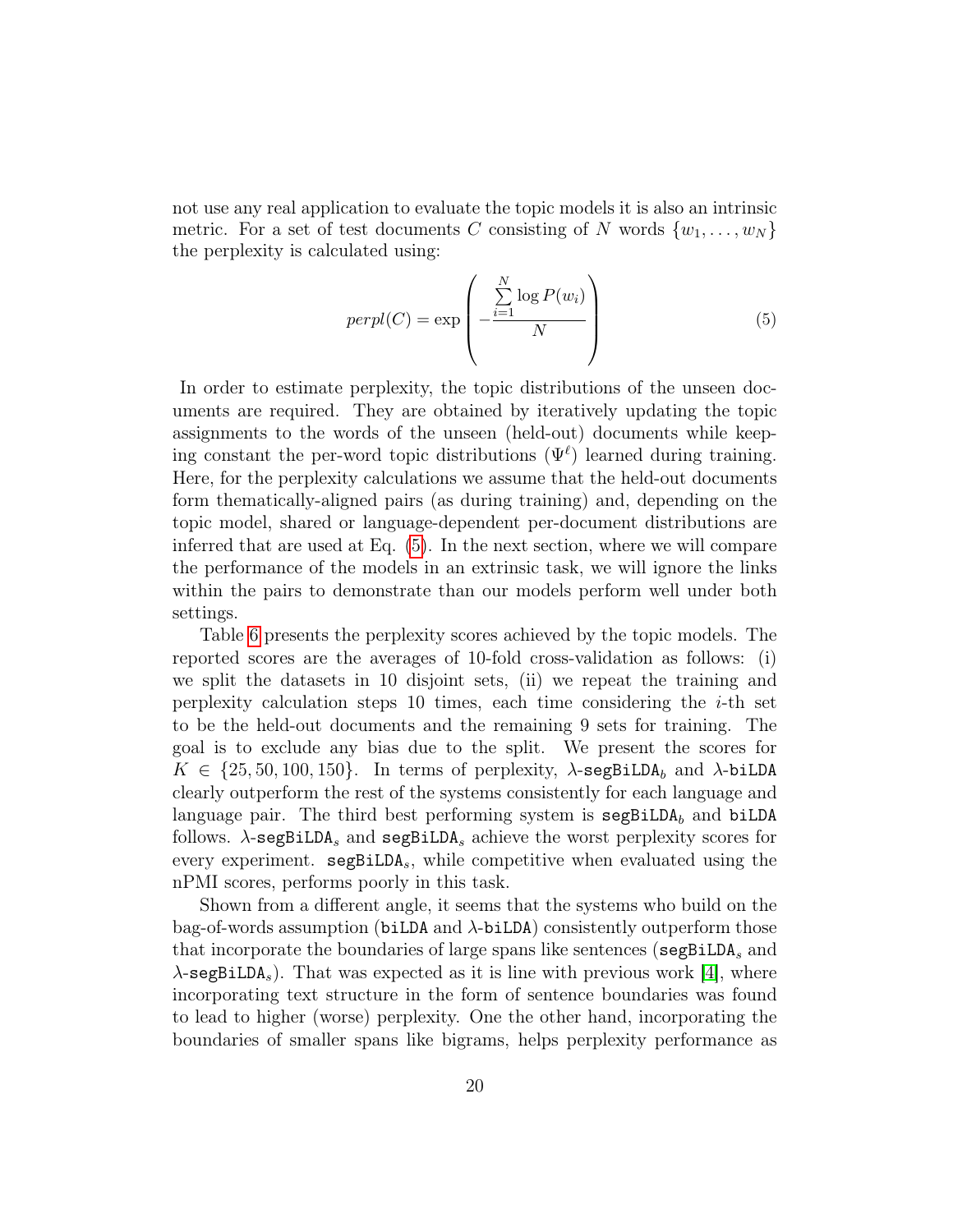$\lambda$ -segBiLDA<sub>b</sub> seems to be the best performing model overall, especially when the number of topics increases. This is also in line with previous work: [\[32\]](#page-29-8) showed how bigram boundaries improve the topic model results. In fact,  $\lambda$ -segBiLDA<sub>b</sub> further improves segBiLDA<sub>b</sub> who is inspired by [\[32\]](#page-29-8) since it consistently achieves better perplexity scores.

Another interesting remark concerns the effect of  $\lambda$ , whose goal is to adapt the topic models for comparable corpora. Notice that  $\lambda$ -biLDA,  $\lambda$ -segBiLDA<sub>s</sub> and  $\lambda$ -segBiLDA<sub>b</sub> outperform biLDA, segBiLDA<sub>s</sub> and segBiLDA<sub>b</sub> respectively for each of the experiments and topic values. This highlights the positive effect of the proposed binding mechanism on the achieved perplexity scores. What is more, that was achieved by using a simple yet powerful mechanism (aggregation of word embeddings) for calculating the value of  $\lambda$  for each document pair and these results can be potentially refined when applying more complex strategies. Effectively, this is the answer to the question  $(Q2)$ that the paper investigates. Adapting topic models for comparable corpora improves their generalization performance and, importantly, these improvements are consistent across different topic models (here biLDA, segBiLDA<sub>s</sub> and  $\texttt{segBiLDA}_b$  and different pairs of languages.

#### 4.2 Extrinsic Evaluation of the Topic Models

Cross-lingual Document Retrieval We conclude the evaluation of the presented topic models by reporting their performance in the framework of a cross-lingual document retrieval application. As discussed during perplexity evaluation, the model can infer the per-document topic distribution for previously unseen data. Recall, that as Figure [3](#page-15-1) depicts, the learned topics are aligned. Therefore, one may perform inference with a trained model in each language separately, without requiring the explicit links between the documents of a pair. To achieve that, the per-words topic distributions of each language are used. Then, documents with similar topic distributions written in different languages are actually similar due to the inter-semantic coherence of the topics alignments between the learned topics. This is a central observation that enables various cross-lingual applications [\[52\]](#page-31-0) as well as cross-lingual document retrieval.

The task we propose is a cross-lingual document discovery task (CLDD), The goal is to identify counterpart Wikipedia documents due to cross-language links. In particular, given a document  $d_i^{\ell_1}$  as a query, one needs to identify the corresponding document  $d_i^{\ell_2}$ . For instance, given an English document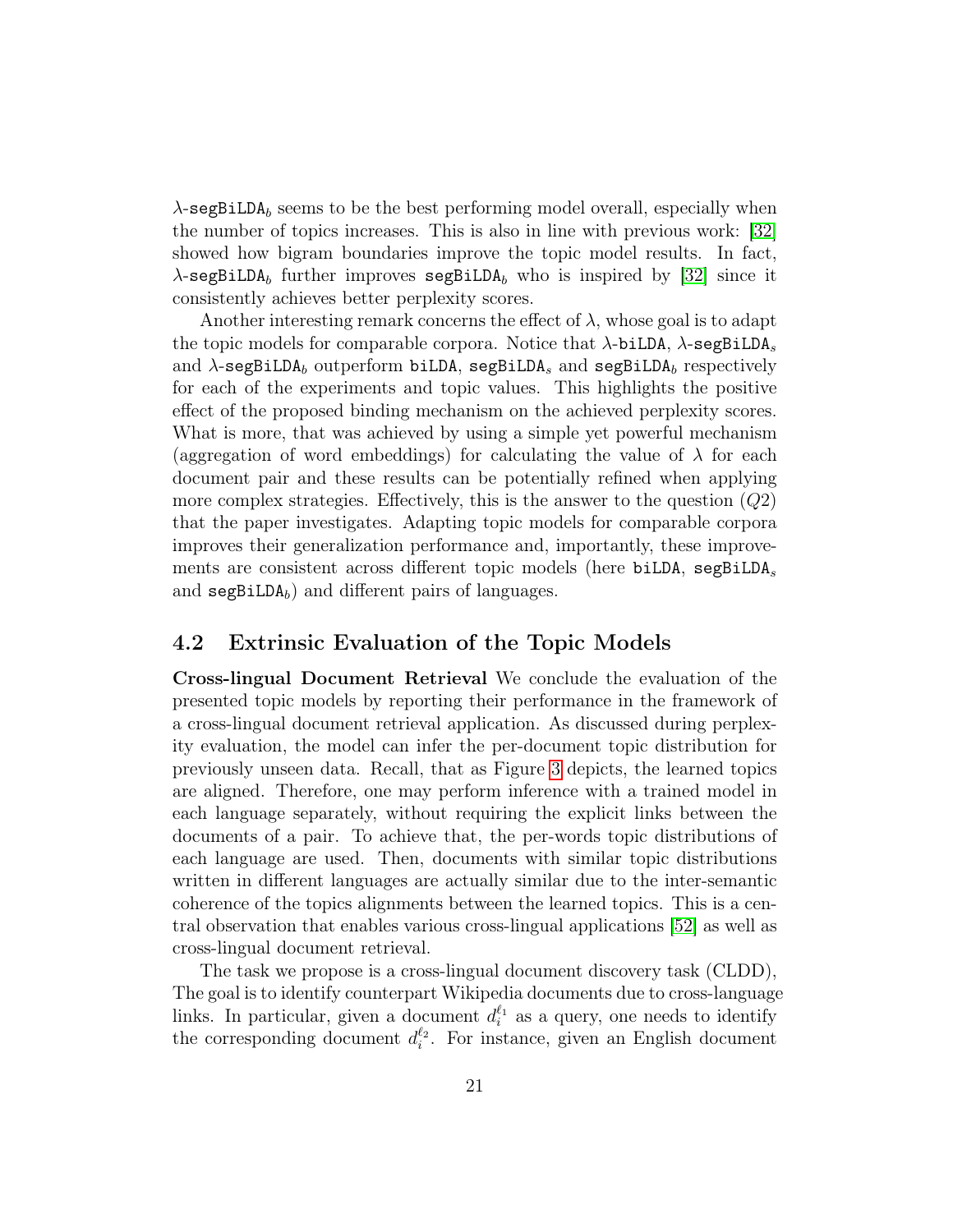<span id="page-21-0"></span>

| $2558 + 112$<br>$\begin{array}{c} 2929\pm 135 \\ 2715\pm 100 \end{array}$<br>$2598 \pm 113$                                                           | $4463{\scriptstyle \pm542}$<br>$4227\pm555$<br>$4163 + 534$<br>$4929 + 620$           | $2561_{\pm 246}$<br>$2886 + 233$<br>$2527 + 259$<br>$2678\pm 247$                                                              | $2126\pm109$<br>$2256\pm119$<br>$2159\pm113$<br>$2439\pm124$                              | $1945 + 136$<br>$1918\substack{+120 \\ -1120}$<br>$2241 + 129$<br>$2045\pm121$                                              |                                                                               |
|-------------------------------------------------------------------------------------------------------------------------------------------------------|---------------------------------------------------------------------------------------|--------------------------------------------------------------------------------------------------------------------------------|-------------------------------------------------------------------------------------------|-----------------------------------------------------------------------------------------------------------------------------|-------------------------------------------------------------------------------|
| $\begin{array}{c} 3111\pm 158 \\ 2891\pm 145 \end{array}$<br>$2720 + 147$<br>$2696 + 126$                                                             | $5248 + 505$<br>$4727 + 505$<br>$1322 + 558$<br>$1424 + 56$                           | $2912\!\pm\!215$<br>$3140 + 258$<br>$2730 + 273$<br>$2787 + 277$                                                               | $2262 + 105$<br>$2576 + 133$<br>$2435\pm126$<br>$2297\pm90$                               | $2132_{\pm 149}$<br>2497±180<br>$2337 + 174$<br>$2200 + 150$                                                                |                                                                               |
| $\begin{array}{c} \textbf{2617} \pm \textbf{89} \\ \textbf{2312} \pm \textbf{72} \\ \textbf{2085} \pm \textbf{80} \end{array}$<br>2028 <sub>±70</sub> | $3314 + 298$<br>$3772 + 361$<br>$3412 + 310$<br>$1386 + 430$                          | $2589 + 116$<br>$\mathbf{2292} \scriptstyle{\pm 88}$<br>$\mathbf{2092} \scriptstyle{\pm 72}$<br>$2030\pm7$                     | $2294_{\pm 124}$<br>$2045_{\pm 97}$<br>$1868_{\pm 90}$<br>$1815\pm\mathbf{85}$            | $\begin{array}{c} {\bf 2040} \pm {\bf 81}\\ {\bf 1797} \pm {\bf 87}\\ {\bf 1636} \pm {\bf 78}\\ \end{array}$<br>$1593 + 72$ |                                                                               |
| $\begin{array}{c} 2724\pm55\\ 2417\pm58\\ 2194\pm49\\ 2135\pm51 \end{array}$                                                                          | $4508 + 437$<br>$3484 + 308$<br>$3951\pm374$<br>$3577 + 335$                          | $2143\pm102$<br>$\begin{array}{c} 2696 \pm 152 \\ 2404 \pm 103 \end{array}$<br>$2210 + 96$                                     | $2376_{\pm 122}$<br>$2127 + 105$<br>$1955 + 99$<br>$1894\pm85$                            | $2139 + 108$<br>$\begin{array}{c} 1914\pm 99 \\ 1752\pm 98 \end{array}$<br>$1699 + 93$                                      |                                                                               |
| $\begin{array}{c} 2633\pm 68 \\ 2320\pm 64 \end{array}$<br>$2092 + 65$<br>$2035_{\pm 53}$                                                             | $3408_{\pm 312}$<br>$3284_{\pm 303}$<br>$3791\pm376$<br>$4419\pm426$                  | $2606\pm110$<br>$2304\pm85$<br>$2099\pm78$<br>$2036\pm80$                                                                      | $2297\pm118$<br>$2052\pm108$<br>$-814+88$<br>$1873 + 92$                                  | $-587 + 75$<br>$2042 + 10$<br>$1809 + 87$<br>$1638 + 81$                                                                    |                                                                               |
| $2245\pm43$<br>$2197 \pm 44$<br>$2424\pm56$<br>$7709 + 70$                                                                                            | $3617 + 341$<br>$3952 + 367$<br>$3554 + 330$<br>$.532_{\pm 434}$                      | $2405\pm112$<br>$\begin{array}{c} 2225\pm 108 \\ 2188\pm 113 \end{array}$<br>$2688 + 137$                                      | $2367_{\pm 121}$<br>$2128 + 104$<br>$1974 + 97$<br>$1928 + 9!$                            | $2139 + 120$<br>1917±110<br>1775±104<br>1739±101                                                                            |                                                                               |
| $3176 + 35$<br>$3727 + 327$<br>$3420 + 341$<br>$3236 + 357$                                                                                           | $3639 + 256$<br>$3303 + 277$<br>$3152 \pm 286$<br>$3109\pm28^\circ$                   | $3659 + 195$<br>$3147\pm20?$<br>$3090 + 203$<br>3346 <sub>±190</sub>                                                           | $2848 + 186$<br>$2903 + 185$<br>$3082 + 184$<br>$3386 + 20$                               | $3459 + 419$<br>$2921 + 419$<br>$3152_{\pm 419}$<br>$2980 + 416$                                                            |                                                                               |
| $3288 + 339$<br>$3225 + 309$<br>$3460 + 262$<br>$3780\pm234$                                                                                          | $3711\pm171$<br>$3200 + 308$<br>$3126 + 290$<br>$3379 + 221$                          | $3261 + 207$<br>$3208 + 225$<br>$3780 + 180$<br>$3463 + 167$                                                                   | $3419 + 166$<br>$2900\pm166$<br>$\begin{array}{c} 3162\pm 169 \\ 2953\pm 157 \end{array}$ | $\begin{array}{c} 3472 + 332 \\ 3201 + 364 \end{array}$<br>$2998 + 403$<br>$2948 + 383$                                     |                                                                               |
| $2944_{\pm 112}$<br>$2527\pm102$<br>$3383 + 98$<br>$2636 + 87$                                                                                        | $2570_{\pm 116}$<br>$2471_{\pm 107}$<br>$3292_{\pm 90}$<br>$\mathbf{2859} \!\pm\! 84$ | $3360 + 108$<br>$2933_{\pm 10}$<br>$\mathbf{2637}_{\pm 87}$<br>$\mathbf{2531} \scriptstyle{\pm \color{red} 77 \color{white} }$ | $2758 + 107$<br>$3147 + 125$<br>$2470_{\pm 96}$<br>$2367\pm93$                            | $3185 + 152$<br>$2524_{\pm 166}$<br>$2422 + 166$<br>$2811 + 165$                                                            | scores achieved by the proposed topic models for five bilingual datasets when |
| $3445 + 115$<br>$2569 + 103$<br>$2685\pm98$<br>$3002 + 86$                                                                                            | $2528 + 117$<br>$2625\pm112$<br>$3350 + 86$<br>$2934\pm67$                            | $3411\pm13$<br>$2983\pm98$<br>$2579\pm88$<br>$2691\pm81$                                                                       | $2802\pm115$<br>$3192\pm125$<br>$2516\pm10$ r<br>$2406 + 9!$                              | $2448 + 165$<br>$3218 + 161$<br>$2832 + 157$<br>$2555 + 161$                                                                |                                                                               |
| $2526_{\pm 109}$<br>$\mathbf{3391} \pm 113$<br>$2634 + 110$<br>$2957 \pm 114$                                                                         | $2873\pm102$<br>$2481\pm105$<br>$3317 + 83$<br>$2589 \pm 91$                          | $3364 + 117$<br>$2938\pm100$<br>$2639\pm88$<br>$2535{\pm}84$                                                                   | $3140_{\pm 127}$<br>$2760\pm113$<br>$\mathbf{2363} \pm 96$<br>$2474 + 104$                | $2424\pm170$<br>$2812 + 170$<br>$2529\pm167$<br>$3187 + 177$                                                                |                                                                               |
| $3009 + 109$<br>$3423\pm123$<br>$2725\!\pm\!120$<br>$2642\pm12$                                                                                       | $2666\pm115$<br>$2581\pm108$<br>$2920\pm106$<br>$3338 + 114$                          | $3393 + 136$<br>$2994 + 101$<br>$2714{\pm}94$<br>$2628\pm86$                                                                   | $3178\pm132$<br>$2540{\pm}114$<br>$2449 + 106$<br>$2800{\pm}104$                          | $2837\pm175$<br>$3219{\pm}173$<br>$2591{\pm}180$<br>$2506\pm\text{183}$                                                     | Table 6: The perplexity                                                       |
| $\frac{8}{1}$<br>$\frac{50}{2}$<br>25<br>50                                                                                                           | $\frac{8}{1}$<br>$\frac{50}{2}$<br>250                                                | $\frac{8}{10}$<br>150<br>25<br>50                                                                                              | 150<br>$\frac{8}{1}$<br>25                                                                | $^{100}$<br>150<br>25<br>50                                                                                                 |                                                                               |
| 広広<br>齿<br>Ĕ                                                                                                                                          | ್ರೆ<br>ರೆ<br>ර්<br>ಕೆ                                                                 | $\pm \pm \pm$<br>≝                                                                                                             | <b>ESES</b>                                                                               | Ä<br><b>E</b> E<br>È,                                                                                                       |                                                                               |
|                                                                                                                                                       |                                                                                       |                                                                                                                                |                                                                                           |                                                                                                                             |                                                                               |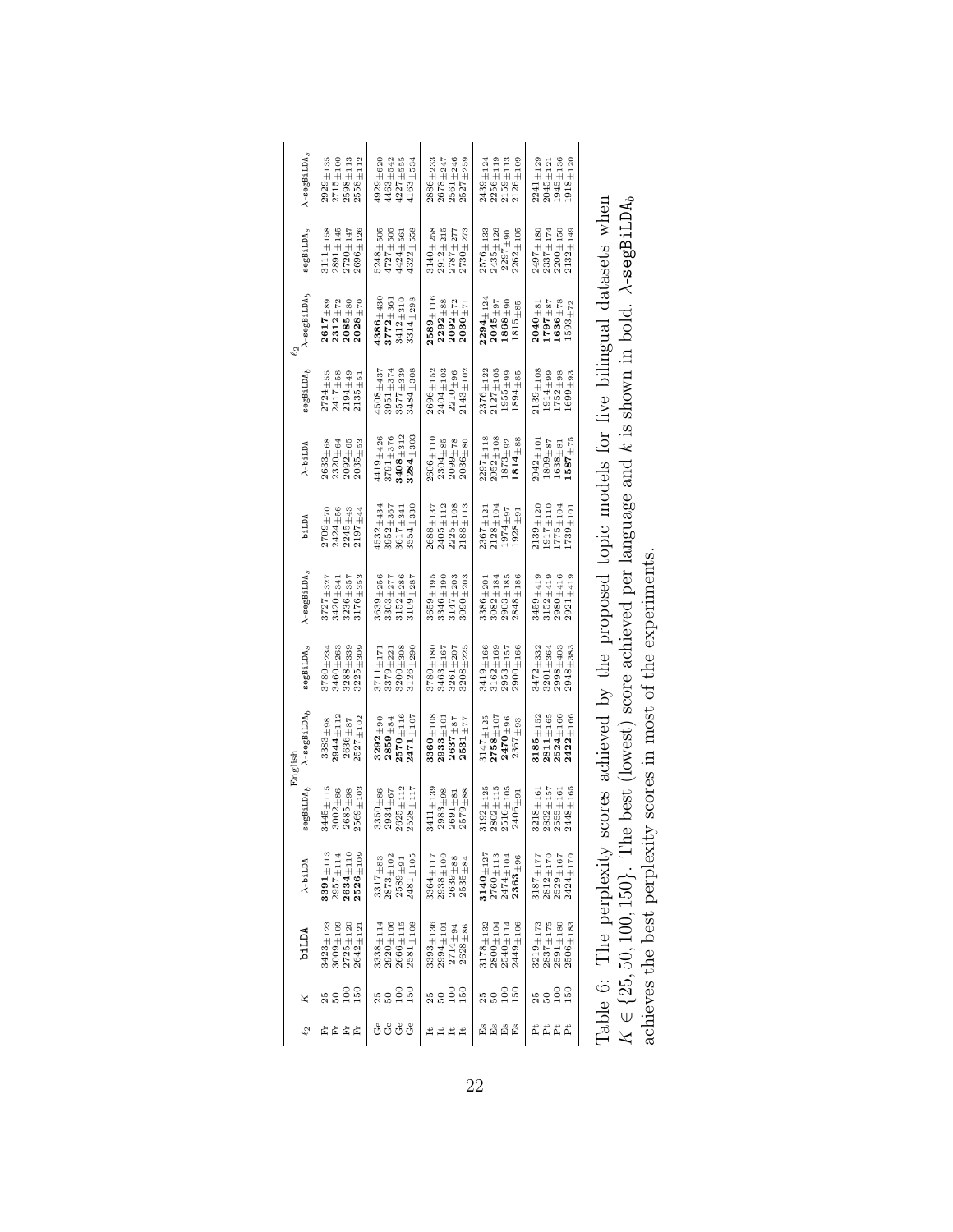for "Dog" the task is to retrieve the German article for "Hund" and, vice versa given the article for "Hund" one must retrieve the article for "Dog".

Following [\[20,](#page-28-8) [51\]](#page-31-9) who found bilingual topic models efficient for the task we address it using the following pipeline. For each of the five language pairs, we train topic models on 9,000 document pairs (18,000 documents). For the remaining 2,000 documents (that is 1,000 pairs of documents) we infer their topic distributions using one language at a time. We consider the cross-language links to be our golden standard. Then, given a document  $d_i^{\ell_1}$ whose inferred topic distribution is  $\theta_i^{\ell_1}$ , we rank every document written at  $\ell_2$ according to the KL-divergence (Kullback-Leibler divergence: [\[30\]](#page-29-11)) between  $\theta_i^{\ell_1}$  and  $\theta_j^{\ell_2}$  and using the golden links evaluate the performance. The KLdivergence measures the distance of probability distributions and is a suitable distance measure for our case as the topic distributions are probability distributions. We repeat the retrieval experiment 10 times by randomly selecting 500 documents (and their counterparts) out of the 1,000 held-out document pairs. As evaluation measure, we report the scores of Mean Reciprocal Rank (MRR) [\[50\]](#page-30-10) that accounts for the rank of the true positive documents in the returned ranked list.<sup>[9](#page-22-0)</sup> The scores of the MRR evaluation measure are given by:

$$
MRR = \frac{1}{|D|} \sum_{i=1}^{|D|} \frac{1}{\text{rank}_i}
$$

where  $|D|$  is the number of documents (queries) at each experiment and rank<sub>i</sub> denotes the rank of the true document to be retrieved. Further, one has MRR  $\in [0, 1]$  and the higher the score, the higher the rank of the true positive document in the returned list is.

Table [7](#page-24-0) reports the achieved scores for the document representations inferred for each topic model. The scores are the average performance of the 10 experiments accompanied by the standard deviations. In terms of notation,  $\ell_1 \rightarrow \ell_2$  (e.g., En→Fr) stands for the experiment where the documents of  $\ell_1$ (e.g., English) are used as queries and the documents of  $\ell_2$  (e.g., French) are to be retrieved. The results of the table clearly establish the improvements on the task due the adaptation of the bilingual topic models for comparable corpora. Notice how  $\lambda$ -biLDA,  $\lambda$ -segBiLDA<sub>b</sub> outperform the rest of the models and especially their counterparts biLDA and  $\texttt{segBiLDA}_b$  in most of the

<span id="page-22-0"></span><sup>9</sup>For cases where there is a single golden documents for each query, MRR is equivalent to Mean Average Precision.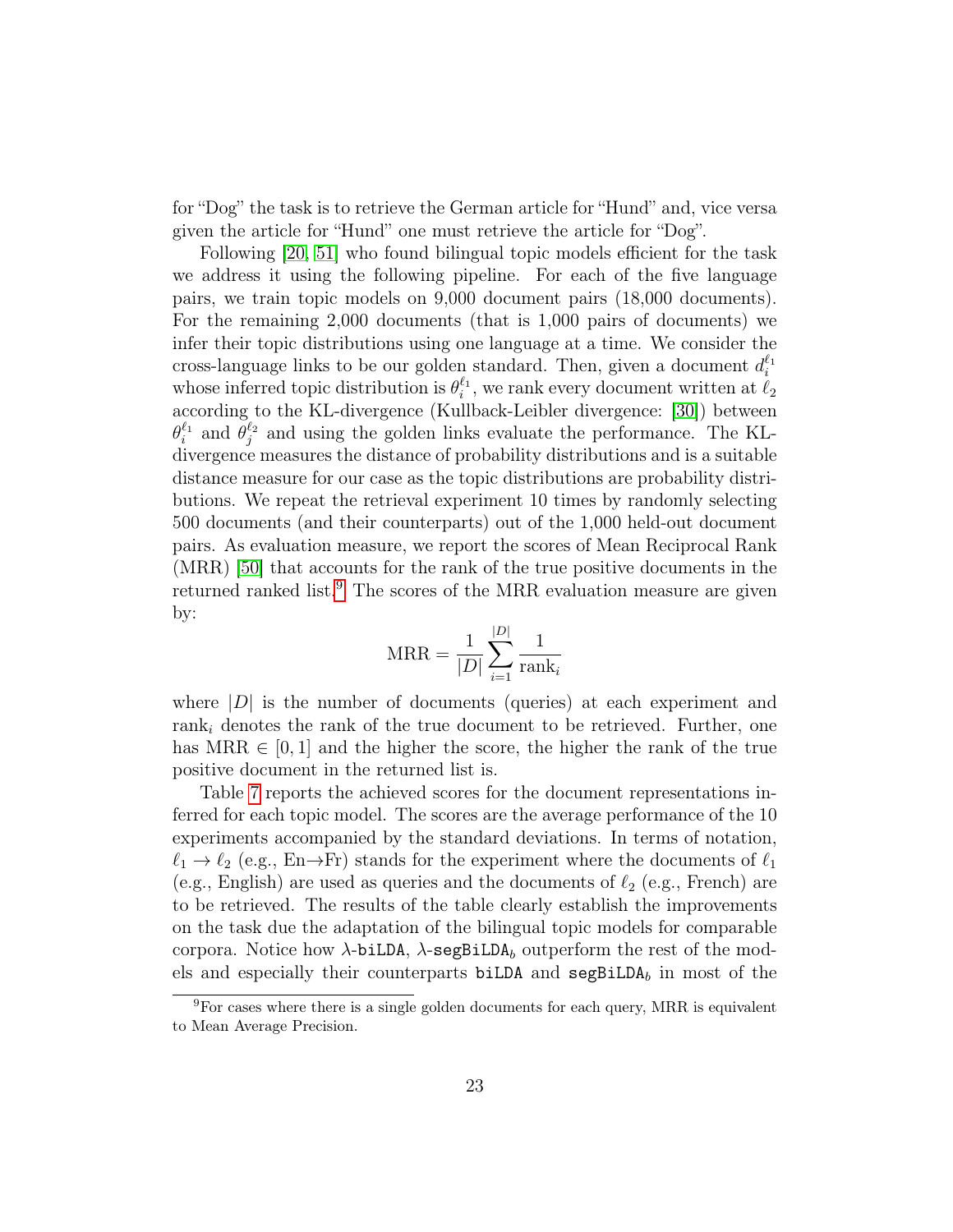experiments. The observed improvements are consistent across the language pairs and number of topics  $K \in \{25, 50, 100, 150\}$ . This suggests that quantifying the semantic similarity between the documents of the pairs during training led to discovering better topics, whose performance we evaluated in the CLDD task by trying to identify the links of held-out document pairs.

It is to be noted that  $\lambda$ -segBiLDA<sub>s</sub> and segBiLDA<sub>s</sub> both perform poorly on the task. We believe that this is due to the fact that assuming large spans like sentences in Wikipedia documents to be thematically coherent results in per-document topic distributions unable to capture fine-grained differences between documents. In turn, such fine-grained differences are necessary for achieving high performance on the CLDD task.

Finally, our results suggest that incorporating text structure in the form of short text spans (bigrams) and adapting the bilingual topic models for comparable corpora benefits the performance on CLDD.

## 5 Discussion and Conclusion

In this paper we argued that biLDA, which is the probably the most representative multilingual topic model, can be extended to be adapted to extract topics from comparable corpora. To this end, we proposed  $\lambda$ -biLDA which relaxes the assumption of biLDA, where aligned documents shared identical topic distributions. Using recent work on cross-lingual word embeddings we proposed an efficient way to estimate the semantic similarity  $\lambda_i$  for the documents of an aligned pair which was then incorporated to the novel topic model.

The concept of  $\lambda$ -biLDA is general enough and can be applied in a plethora of models. To demonstrate that, we extended in the bilingual setting a class of topic models whose goal is to incorporate text structure in the form of coherent text segment boundaries. We further adapted them for comparable corpora and we derived a Gibbs sampling approach for topic inference.

In our evaluation framework, we demonstrated the advantages of the proposed topic models. In summary, we found that incorporating text structure and adapting for comparable corpora improved topic coherence measure by nPMI, the generalization performance measured by perplexity and the performance on the CLDD task. Importantly, adapting the models for comparable corpora, consistently improved the generalization performance for each type of topic model we tried, which signifies the applicability of the proposed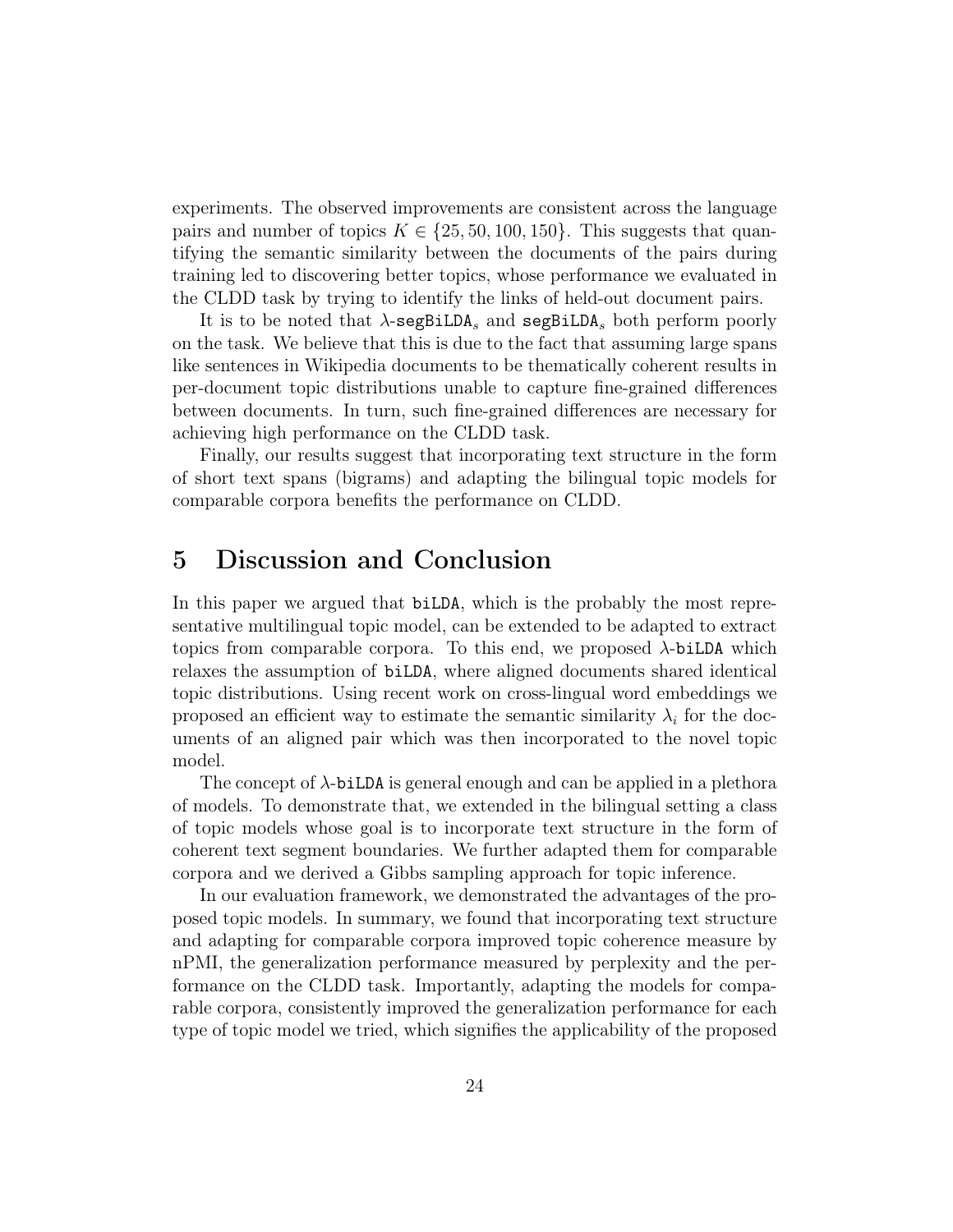|     |                             |                             |                             |                             | <b>MRR</b>                       |                            |                                  |
|-----|-----------------------------|-----------------------------|-----------------------------|-----------------------------|----------------------------------|----------------------------|----------------------------------|
| К   | $\ell_1 \rightarrow \ell_2$ | biLDA                       | $\lambda$ -biLDA            | segBiLDA <sub>b</sub>       | $\lambda$ -segBiLDA <sub>b</sub> | segBiLDA <sub>s</sub>      | $\lambda$ -segBiLDA <sub>s</sub> |
| 25  | $En \rightarrow Fr$         | $37.0_{\pm 1.1}$            | $39.7_{\pm 1.2}$            | $36.0_{\pm 1.0}$            | $37.1_{\pm 0.9}$                 | $14.6{\pm}0.6$             | $7.6 \scriptstyle \pm 0.4$       |
| 50  | $En \rightarrow Fr$         | $43.8{\pm}1.3$              | $44.6_{\pm 1.1}$            | $41.9_{\pm 1.3}$            | $41.8_{\pm 1.5}$                 | $13.7_{\pm 0.6}$           | $^{14.1}$ ±0.7                   |
| 100 | $En \rightarrow Fr$         | $43.6{\scriptstyle \pm1.4}$ | $45.3{\scriptstyle \pm1.9}$ | $42.6_{\pm1.9}$             | $\mathbf{47.2}_{\pm 1.1}$        | $13.4_{\pm 0.4}$           | $11.4_{\pm0.5}$                  |
| 150 | $En \rightarrow Fr$         | $38.5{\pm}2.1$              | $39.2{\scriptstyle \pm1.5}$ | $39.3{\pm}1.0$              | $42.7_{\pm 1.5}$                 | $18.0_{\pm 1.1}$           | $13.7_{\pm0.9}$                  |
| 25  | $Fr\rightarrow En$          | $37.8 + 0.9$                | $39.3{\pm}0.9$              | $36.7{\pm}0.6$              | $37.6{\pm}1.0$                   | $14.3{\pm}0.6$             | $7.5{\pm}0.4$                    |
| 50  | $Fr\rightarrow En$          | $44.0_{\pm 1.1}$            | $\mathbf{47.1}_{\pm1.3}$    | $43.0_{\pm 1.2}$            | $44.2_{\pm 1.1}$                 | $13.6{\pm}0.8$             | $14.3{\scriptstyle \pm 0.7}$     |
| 100 | $Fr\rightarrow En$          | $45.7_{\pm 1.2}$            | $45.7{\pm}0.9$              | $44.0{\pm}1.2$              | $47.7_{\pm 1.1}$                 | $13.6_{\pm 0.6}$           | $10.4{\pm}0.7$                   |
| 150 | $Fr\rightarrow En$          | $39.5_{\pm 1.6}$            | $42.7{\pm}1.3$              | $41.4_{\pm 1.3}$            | $\bf{45.2}_{\pm 1.2}$            | $19.3_{\pm 0.9}$           | $13.6{\scriptstyle \pm0.6}$      |
| 25  | $En \rightarrow Ge$         | $44.1_{\pm 1.4}$            | $42.4_{\pm 1.1}$            | $43.2_{\pm 1.2}$            | $45.0_{\pm 0.8}$                 | $12.6_{\pm 0.7}$           | $18.5{\pm}0.6$                   |
| 50  | $En \rightarrow Ge$         | $51.7{\scriptstyle \pm1.4}$ | $55.7_{+1.0}$               | $49.4{\pm}1.0$              | $52.0 + 1.1$                     | $19.6_{\pm 0.8}$           | $15.8_{\pm1.1}$                  |
| 100 | $En \rightarrow Ge$         | $51.8_{\pm 1.2}$            | $54.2_{\pm 0.8}$            | $51.4_{\pm 0.9}$            | $51.7_{\pm 1.0}$                 | $21.1_{\pm0.6}$            | $16.0_{\pm 0.9}$                 |
| 150 | $En \rightarrow Ge$         | $48.1_{\pm 1.1}$            | $49.9_{\pm 1.2}$            | $47.3{\pm}0.9$              | $\mathbf{51.5}_{\pm 1.3}$        | $21.8_{\pm 0.8}$           | $21.1_{\pm 0.5}$                 |
| 25  | $Ge \rightarrow En$         | $43.8_{\pm 1.5}$            | $42.9_{\pm 1.5}$            | $42.6_{\pm 1.3}$            | $\textbf{43.8}_{\pm 1.3}$        | $13.1_{\pm 0.6}$           | $18.5{\pm}0.8$                   |
| 50  | $Ge \rightarrow En$         | $49.9{\pm}1.2$              | $\mathbf{53.6}_{\pm 1.3}$   | $48.2{\pm}1.0$              | $50.9_{\pm 1.3}$                 | $17.9_{\pm 1.0}$           | $16.8_{\pm 1.2}$                 |
| 100 | $Ge \rightarrow En$         | $51.5{\scriptstyle \pm1.1}$ | $\bm{53.7}_{\pm 1.1}$       | $50.9_{\pm 0.8}$            | $52.8_{\pm 1.2}$                 | $20.7_{\pm 0.9}$           | $16.7{\scriptstyle \pm 0.9}$     |
| 150 | $Ge \rightarrow En$         | $46.8_{\pm 1.3}$            | $46.8_{\pm 1.0}$            | $46.2_{\pm 1.3}$            | $\mathbf{50.4}_{\pm 1.5}$        | $20.6{\pm}0.5$             | $20.3_{\pm 1.0}$                 |
| 25  | $En \rightarrow It$         | $\mathbf{36.4}_{\pm1.2}$    | $34.9_{\pm 0.8}$            | $33.8_{\pm 0.5}$            | $34.2_{\pm 1.3}$                 | $9.2_{\pm 0.6}$            | $6.6{\pm}0.6$                    |
| 50  | $En \rightarrow It$         | $38.9 + 1.7$                | $38.3{\pm}1.2$              | $37.4{\scriptstyle\pm1.4}$  | $39.8{\pm}1.0$                   | $13.8{\pm}0.7$             | $10.5 \pm 0.4$                   |
| 100 | $En \rightarrow It$         | $39.0_{\pm 1.2}$            | $38.9{\pm}1.1$              | $39.0{\pm}1.5$              | $41.1_{\pm 1.4}$                 | $14.6_{\pm 0.5}$           | $12.0{\pm}0.6$                   |
| 150 | $En \rightarrow It$         | $35.9_{\pm 1.1}$            | $37.1_{\pm 0.6}$            | $38.8_{\pm 1.4}$            | $37.8_{\pm 1.0}$                 | $13.0_{\pm 0.5}$           | $10.8{\pm}0.6$                   |
| 25  | $It \rightarrow En$         | $\mathbf{35.5}_{\pm0.9}$    | $35.3{\scriptstyle \pm1.1}$ | $33.7_{\pm 0.8}$            | $35.2_{\pm 1.2}$                 | $8.8{\scriptstyle \pm0.5}$ | $6.4_{\pm 0.5}$                  |
| 50  | $It \rightarrow En$         | $39.7{\scriptstyle \pm1.5}$ | $39.4_{\pm1.0}$             | $37.2_{\pm1.5}$             | $40.2_{\pm 1.4}$                 | $13.2_{\pm 0.5}$           | $10.8 \scriptstyle{\pm 0.6}$     |
| 100 | $It \rightarrow En$         | $40.6{\scriptstyle \pm1.5}$ | $40.0_{\pm 1.1}$            | $39.1_{\pm 1.0}$            | $40.8_{+1.2}$                    | $14.8{\pm}0.7$             | $12.6{\pm}0.4$                   |
| 150 | $It \rightarrow En$         | $37.4_{\pm 1.2}$            | $39.8_{\pm 1.2}$            | $37.4_{\pm 1.7}$            | $39.3_{\pm1.6}$                  | $13.4_{\pm 0.9}$           | $11.2_{\pm 0.6}$                 |
| 25  | $En \rightarrow Pt$         | $33.8_{\pm 1.1}$            | $\mathbf{34.9}_{\pm1.1}$    | $33.6{\scriptstyle \pm1.3}$ | $34.3{\pm}1.3$                   | $8.8_{\pm 0.4}$            | $10.2_{\pm 0.8}$                 |
| 50  | $En \rightarrow Pt$         | $38.2_{\pm 1.2}$            | $38.3_{\pm1.5}$             | $37.7_{\pm 1.1}$            | $39.0_{\pm 1.3}$                 | $14.4_{\pm 0.8}$           | $11.2_{\pm0.4}$                  |
| 100 | $En \rightarrow Pt$         | $38.9{\pm}1.3$              | $38.3{\pm}1.1$              | $38.1_{\pm 1.0}$            | $40.2_{\pm 1.0}$                 | $16.5_{\pm 0.9}$           | $10.0_{\pm 0.4}$                 |
| 150 | $En \rightarrow Pt$         | $35.0_{\pm 1.6}$            | $35.9_{\pm 1.8}$            | $34.5_{\pm 1.6}$            | $\textbf{36.3}_{\pm 1.6}$        | $14.8 + 0.5$               | $11.2_{\pm 0.5}$                 |
| 25  | $Pt\rightarrow En$          | $35.8{\scriptstyle \pm1.3}$ | $\textbf{36.2}_{\pm 1.4}$   | $34.4_{\pm 1.2}$            | $36.0_{\pm 0.8}$                 | $9.7_{\pm 0.6}$            | $11.2_{\pm 0.8}$                 |
| 50  | $Pt \rightarrow En$         | $39.5{\scriptstyle \pm1.6}$ | $40.0{\pm}1.6$              | $38.2_{\pm 1.1}$            | $\mathbf{40.3}_{\pm1.3}$         | $15.4_{\pm 0.8}$           | $12.7{\pm}0.5$                   |
| 100 | $Pt \rightarrow En$         | $41.0{\pm}0.9$              | $40.1_{\pm 1.4}$            | $40.5 \pm 0.9$              | $43.4_{\pm 0.9}$                 | $18.9 + 0.6$               | $10.0 \pm 0.6$                   |
| 150 | $Pt \rightarrow En$         | $36.4_{+1.2}$               | $40.0_{\pm 1.3}$            | $37.3_{\pm 1.2}$            | $\mathbf{41.0}_{\pm 1.4}$        | $14.6_{\pm 1.0}$           | $12.6{\pm}0.6$                   |

<span id="page-24-0"></span>Table 7: The scores for the CLDD task achieved by the proposed topic models for five bilingual datasets when  $K \in \{25, 50, 100, 150\}$ . The best (highest) score achieved per language and  $k$  is shown in bold. The topic distributions induced by  $\lambda$ -segBiLDA<sub>b</sub> achieved the highest MRR scores in most of the experiments.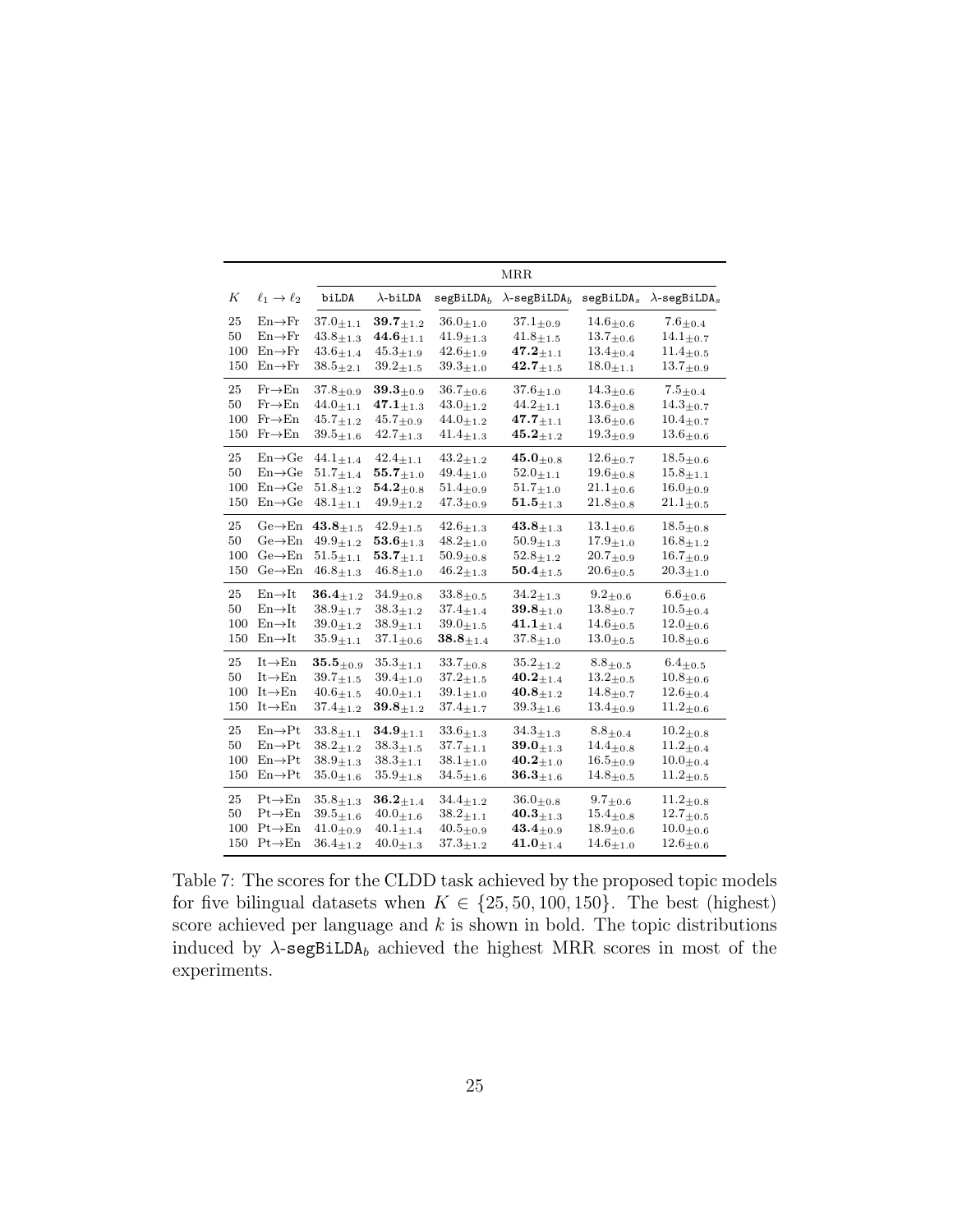approach.

The methods and results presented in this work open several avenues for future research. The advantages of incorporating text structure in the form of boundaries of coherent segments motivate further research on the type of the spans to be considered that would achieve the best performance. For instance, one may use linguistically motivated text spans like noun phrases, statistically motivated text spans, like *n*-grams where  $n > 2$  or even suggest unsupervised methods based on sampling to identify coherent segments that would improve the performance of topic models in the line of [\[16,](#page-28-9) [17\]](#page-28-10).

Furthermore, adapting biLDA for comparable corpora critically relies on the estimation of  $\lambda$ . Here, to generate document representations we applied the average compositional function on the top of word embeddings learned with Bilbowa. One, may imagine other ways to estimate  $\lambda$  and the recent progress on deep neural networks is expected to provide better solutions.

Another direction of research concerns the binding mechanism between the topic distributions of each language. Here, we proposed to incorporate the binding in the priors of the Dirichlet distributions. In our future research we aim at investigating different mechanisms such as more elaborate prior distributions to achieve this binding. Further, by having access to crosslingual word embeddings one may imagine topic models that do not rely pairs of aligned documents in their inputs. Such models should rather a retrieval step to identify or quantify the possible alignments.

# A. Gibbs Sampling Equations for the proposed topic models

We derive the Gibbs sampling equations for  $\lambda$ -segBiLDA:

$$
\begin{split} & \text{sample } z_{i,j}^{\ell} \sim P\Big(z_{i,j}^{\ell} = k | \mathbf{z}_{-\mathbf{s}_{i,j}}^{\ell}, \mathbf{z}^{\mathbf{\mathbf{\mathring{E}}}}, \mathbf{w}^{\ell}, \mathbf{w}^{\mathbf{\mathring{E}}}, \alpha, \beta, \lambda_i, \theta^{\ell}, \theta^{\mathbf{\mathring{E}}}\Big) \\ & \propto \!\!\!\!\!\!\!\!\!\!\!\int \limits_{\theta_i^{\ell} \phi} P\Big(z_{s_{i,j}}^{\ell} = k | \mathbf{z}_{-\mathbf{s}_{i,j}}^{\ell}, \mathbf{w}^{\ell}, \alpha, \beta, \lambda_i, \theta^{\ell}, \theta^{\mathbf{\mathring{E}}}\Big)d\phi d\theta_i^{\ell} \\ & \propto \!\!\!\!\!\!\!\!\!\!\!\!\!\!\!\int \limits_{\theta_i^{\ell} \phi} P(z_{s_{i,j}}^{\ell} = k | \mathbf{z}_{-s_{i,j}}^{\ell}, \theta^{\ell}, \theta^{\mathbf{\mathring{E}}}, \lambda_i, \alpha) \times P(\mathbf{w}_{i,j}^{\ell} | z_{i,j}^{\ell} = k, \mathbf{z}_{-i,j}^{\ell}, \mathbf{w}_{-i,j}^{\ell}, \phi, \beta) d\phi d\theta_i^{\ell} \\ & \propto \!\!P(z_{s_{i,j}}^{\ell} = k | \mathbf{z}_{-s_{i,j}}^{\ell}, \theta^{\mathbf{\mathring{E}}}, \lambda_i, \alpha) \times \left(\!\!\!\!\!\!\!\!\!\!\!\int \limits_{\theta_i^{\ell} \phi} P(\mathbf{w}_{s_{i,j}}^{\ell} | z_{s_{i,j}}^{\ell} = k, \mathbf{z}_{-s_{i,j}}^{\ell}, \mathbf{w}_{-s_{i,j}}^{\ell}, \phi, \beta) d\phi d\theta_i^{\ell}\right) \end{split}
$$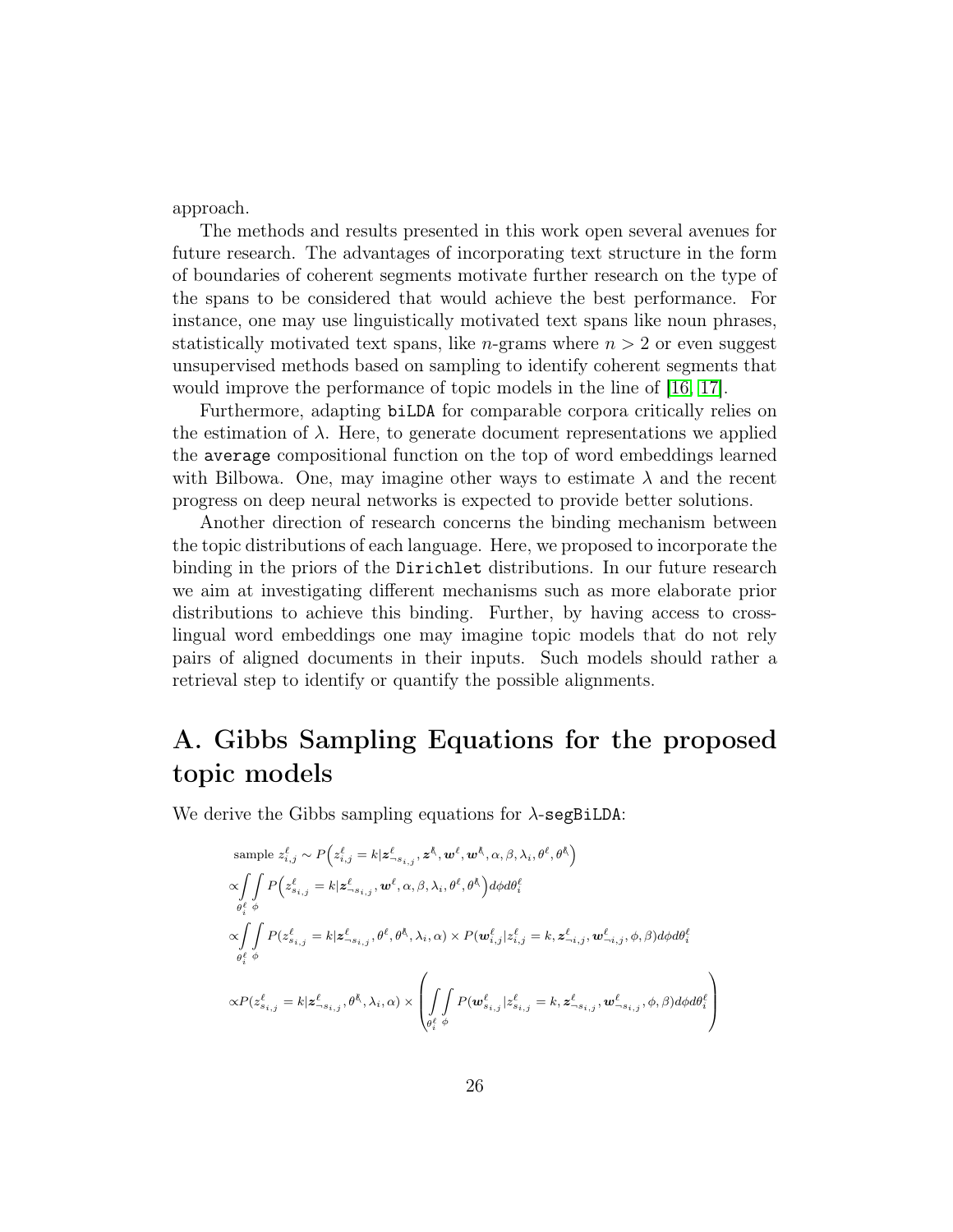For the first term, observe that sampling  $P(z_{s_{i,j}}^{\ell} = k | \mathbf{z}_{s_{i,j}}^{\ell}, \theta_{\gamma}^{\ell}, \lambda_i, \alpha)$  is exactly the same with sampling  $P(z_{s_{i,j}}^{\ell} = k | \mathbf{z}_{\neg i,j}^{\ell})$  in the case of standard LDA, replacing the Dirichlet parameter  $\alpha$  with  $\alpha + \lambda_i \theta^k$ . The derivation of the second term where segments have several words, follows the steps shown on [\[4\]](#page-27-8). Hence, we deduce that:

$$
P\left(z_{i,j}^{\ell} = z_k | \mathbf{z}_{-s_{i,j}}^{\ell}, \mathbf{w}^{\ell}, \alpha, \beta, \lambda_i, \theta^{\ell}\right) \propto \frac{\Omega_{d,k,\neg s_{i,j}}^{\ell} + \alpha + \lambda_i \theta_d^{\ell}}{\Omega_{d,\neg s_{i,j}}^{\ell} + K\alpha + K\lambda_i} \times \frac{\prod_{w \in s_{i,j}^{\ell}} (\Psi_{k,w,\neg s_{i,j}}^{\ell} + \beta) \cdots (\Psi_{k,w,\neg s_{i,j}}^{\ell} + \beta + (N_{i,j,w}^{\ell} - 1))}{\chi \frac{\omega \in s_{i,j}^{\ell}}{(\Psi_{k,\neg s_{i,j}}^{\ell} + \beta V_{\ell}) \cdots (\Psi_{k,\neg s_{i,j}}^{\ell} + \beta V_{\ell} + (N_{i,j}^{\ell} - 1))}
$$
\n(6)

In the last result, for Gibbs sampling the fraction of the first term can be simplified by omitting the denominator as in [\[25,](#page-28-11) [4\]](#page-27-8):

<span id="page-26-4"></span><span id="page-26-3"></span>
$$
\frac{\Omega_{d,k,\neg s_{i,j}}^{\ell} + \alpha + \lambda_i \theta_d^k}{\Omega_{d,\neg s_{i,j}}^{\ell} + K\alpha + K\lambda_i} \sim [\Omega_{d,k,\neg s_{i,j}}^{\ell} + \alpha + \lambda_i \theta_d^k]
$$
\n(7)

Integrating Eq. [\(7\)](#page-26-3) to Eq. [\(6\)](#page-26-4) leads to the desired result.

The equations for  $\lambda$ -biLDA and segBiLDA are simpler. For  $\lambda$ -biLDA ones does not have segments and the product in Eq. [\(4\)](#page-13-2) and in the subsequent calculations is simplified to a simple term. For segBiLDA there is single topic distribution and hence  $\lambda_i = 1$ , which results in a single  $\Omega$  counter matrix, that holds the counts for both documents.

## References

- <span id="page-26-0"></span>[1] Massih-Reza Amini and Nicolas Usunier. A contextual query expansion approach by term clustering for robust text summarization. In Document Understanding Conference (DUC), 2007.
- <span id="page-26-2"></span>[2] Hesam Amoualian, Marianne Clausel, Eric Gaussier, and Massih-Reza Amini. Streaming-lda: A copula-based approach to modeling topic dependencies in document streams. In SIGKDD, 2016.
- <span id="page-26-1"></span>[3] Arthur Asuncion, Max Welling, Padhraic Smyth, and Yee Whye Teh. On smoothing and inference for topic models. In UAI, pages 27–34, 2009.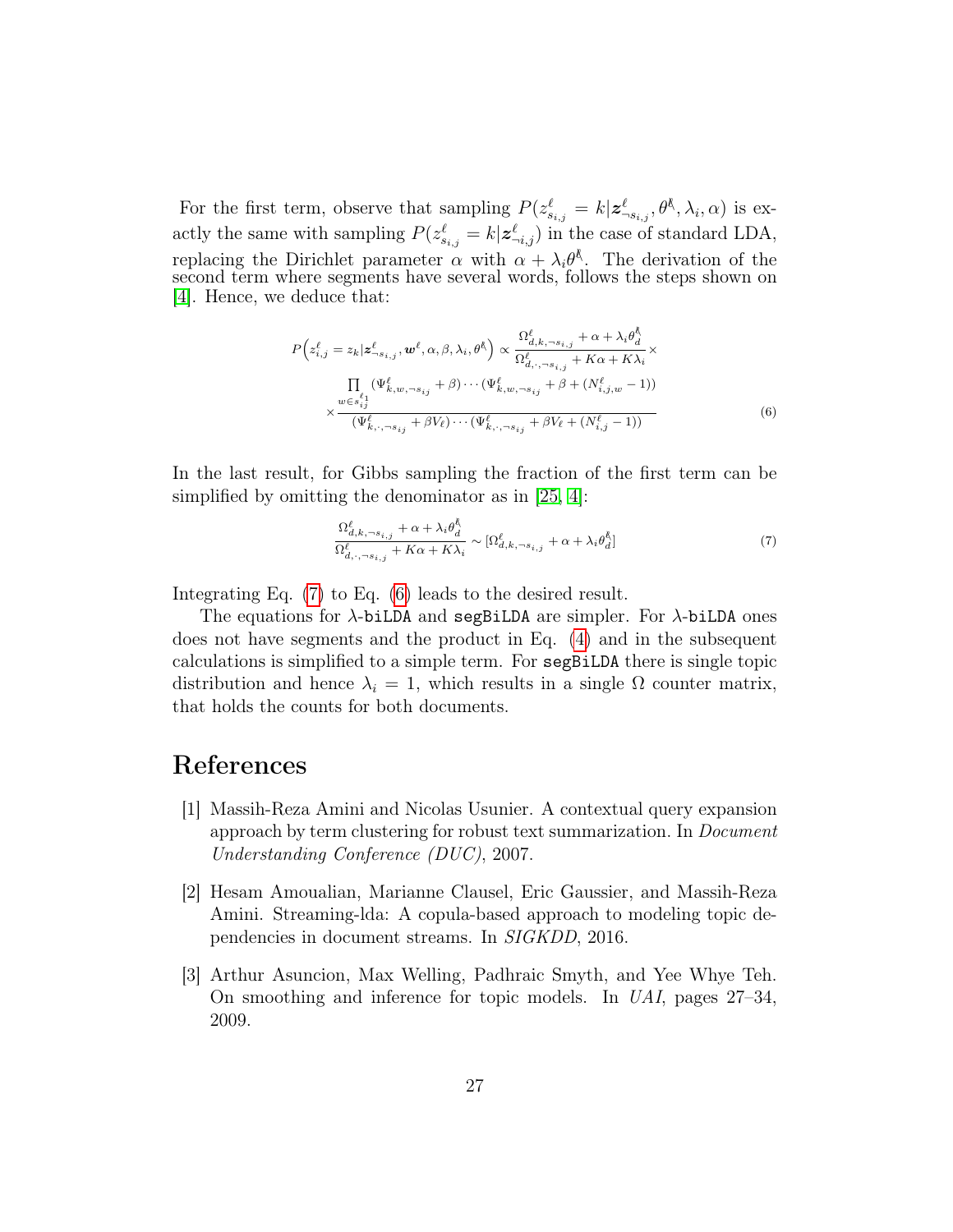- <span id="page-27-8"></span>[4] Georgios Balikas, Massih-Reza Amini, and Marianne Clausel. On a topic model for sentences. In SIGIR, pages 921–924, 2016.
- <span id="page-27-5"></span>[5] Marco Baroni, Georgiana Dinu, and Germán Kruszewski. Don't count, predict! a systematic comparison of context-counting vs. contextpredicting semantic vectors. In ACL (1), pages 238–247, 2014.
- <span id="page-27-11"></span>[6] Steven Bird, Ewan Klein, and Edward Loper. Natural language processing with Python. " O'Reilly Media, Inc.", 2009.
- <span id="page-27-10"></span>[7] William Blacoe and Mirella Lapata. A comparison of vector-based representations for semantic composition. In EMNLP-CoNLL, pages 546–556, 2012.
- <span id="page-27-0"></span>[8] David M Blei, Andrew Y Ng, and Michael I Jordan. Latent dirichlet allocation. JMLR, 2003.
- <span id="page-27-2"></span>[9] Jordan Boyd-Graber and David M Blei. Multilingual topic models for unaligned text. In UAI, pages 75–82, 2009.
- <span id="page-27-3"></span>[10] Jordan Boyd-Graber and Philip Resnik. Holistic sentiment analysis across languages: Multilingual supervised latent dirichlet allocation. EMNLP, pages 45–55, 2010.
- <span id="page-27-9"></span>[11] Jordan L Boyd-Graber and David M Blei. Syntactic topic models. In NIPS, 2009.
- <span id="page-27-6"></span>[12] Jianpeng Cheng, Zhongyuan Wang, Ji-Rong Wen, Jun Yan, and Zheng Chen. Contextual text understanding in distributional semantic space. In CIKM, pages 133–142, 2015.
- <span id="page-27-7"></span>[13] Rajarshi Das, Manzil Zaheer, and Chris Dyer. Gaussian LDA for topic models with word embeddings. In ACL, pages 795–804, 2015.
- <span id="page-27-4"></span>[14] Wim De Smet and Marie-Francine Moens. Cross-language linking of news stories on the web using interlingual topic modelling. In *Proceed*ings of the 2nd ACM workshop on Social web search and mining, pages 57–64. ACM, 2009.
- <span id="page-27-1"></span>[15] Wim De Smet, Jie Tang, and Marie-Francine Moens. Knowledge transfer across multilingual corpora via latent topics. In Advances in Knowledge Discovery and Data Mining. Springer, 2011.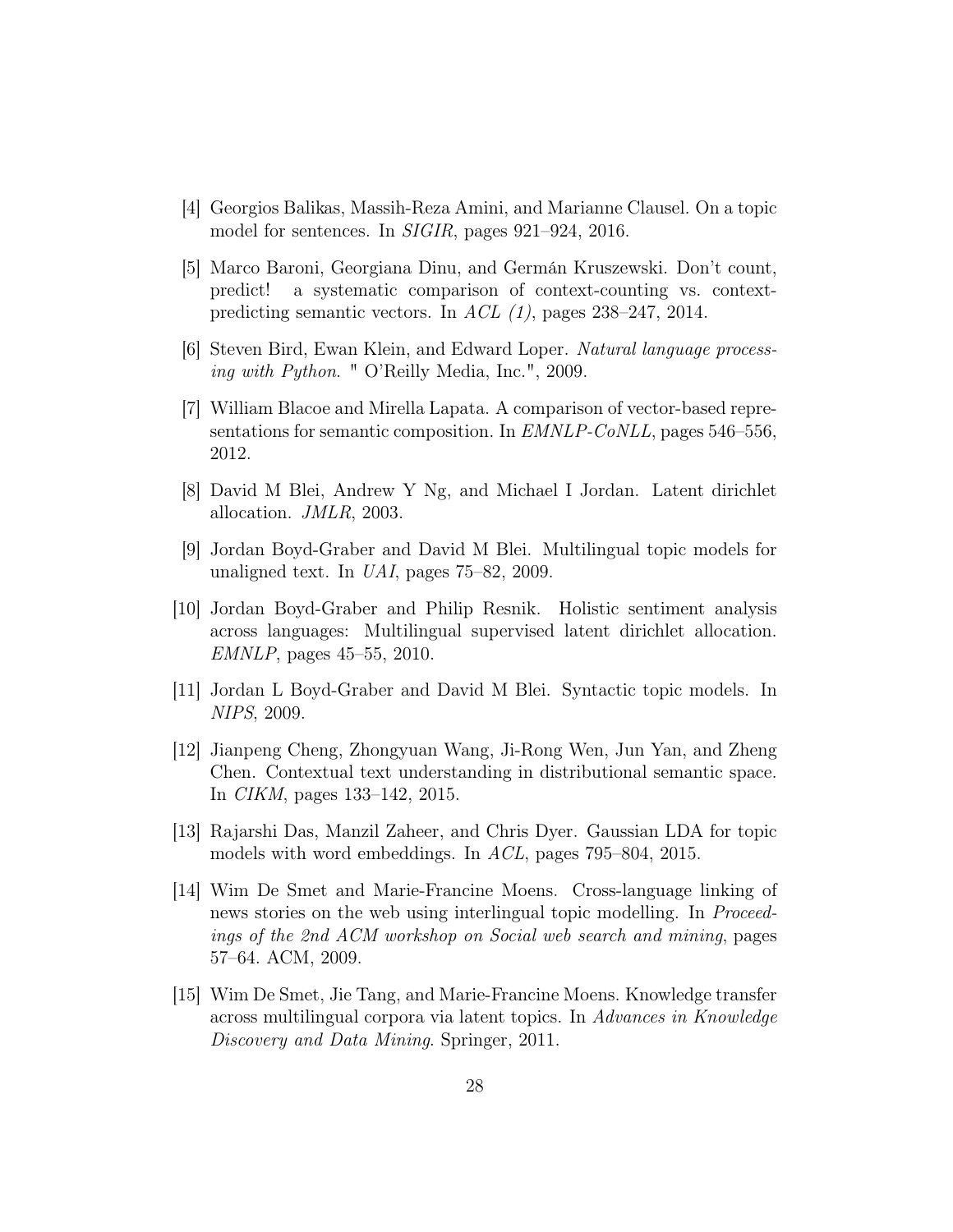- <span id="page-28-9"></span>[16] L. Du, W. Buntine, and H. Jin. A Segmented Topic Model Based on the Two-parameter Poisson-Dirichlet Process. Journal of Machine learning, 81(1):5–19, 2010.
- <span id="page-28-10"></span>[17] Lan Du, Wray L Buntine, and Mark Johnson. Topic segmentation with a structured topic model. In HLT-NAACL, 2013.
- <span id="page-28-5"></span>[18] Long Duong, Hiroshi Kanayama, Tengfei Ma, Steven Bird, and Trevor Cohn. Learning crosslingual word embeddings without bilingual corpora. arXiv preprint arXiv:1606.09403, 2016.
- <span id="page-28-2"></span>[19] John Rupert Firth. A synopsis of linguistic theory, 1930-1955. Studies in linguistic analysis, 1957.
- <span id="page-28-8"></span>[20] Kosuke Fukumasu, Koji Eguchi, and Eric P Xing. Symmetric correspondence topic models for multilingual text analysis. In Advances in Neural Information Processing Systems, 2012.
- <span id="page-28-6"></span>[21] Stephan Gouws, Yoshua Bengio, and Greg Corrado. Bilbowa: Fast bilingual distributed representations without word alignments. In ICML, pages 748–756, 2015.
- <span id="page-28-4"></span>[22] Stephan Gouws and Anders Søgaard. Simple task-specific bilingual word embeddings. In HLT-NAACL, pages 1386–1390, 2015.
- <span id="page-28-7"></span>[23] John M Hammersley and Peter Clifford. Markov fields on finite graphs and lattices. 1971.
- <span id="page-28-0"></span>[24] Zellig S Harris. Distributional structure. Word, 10(2-3):146–162, 1954.
- <span id="page-28-11"></span>[25] Gregor Heinrich. Parameter estimation for text analysis. Technical report, Technical report, 2005.
- <span id="page-28-3"></span>[26] Thomas Hofmann. Probabilistic latent semantic indexing. In Proceedings of the 22nd annual international ACM SIGIR conference on Research and development in information retrieval, pages 50–57. ACM, 1999.
- <span id="page-28-1"></span>[27] Jagadeesh Jagarlamudi and Hal Daumé III. Extracting multilingual topics from unaligned comparable corpora. In Advances in Information Retrieval, pages 444–456. Springer, 2010.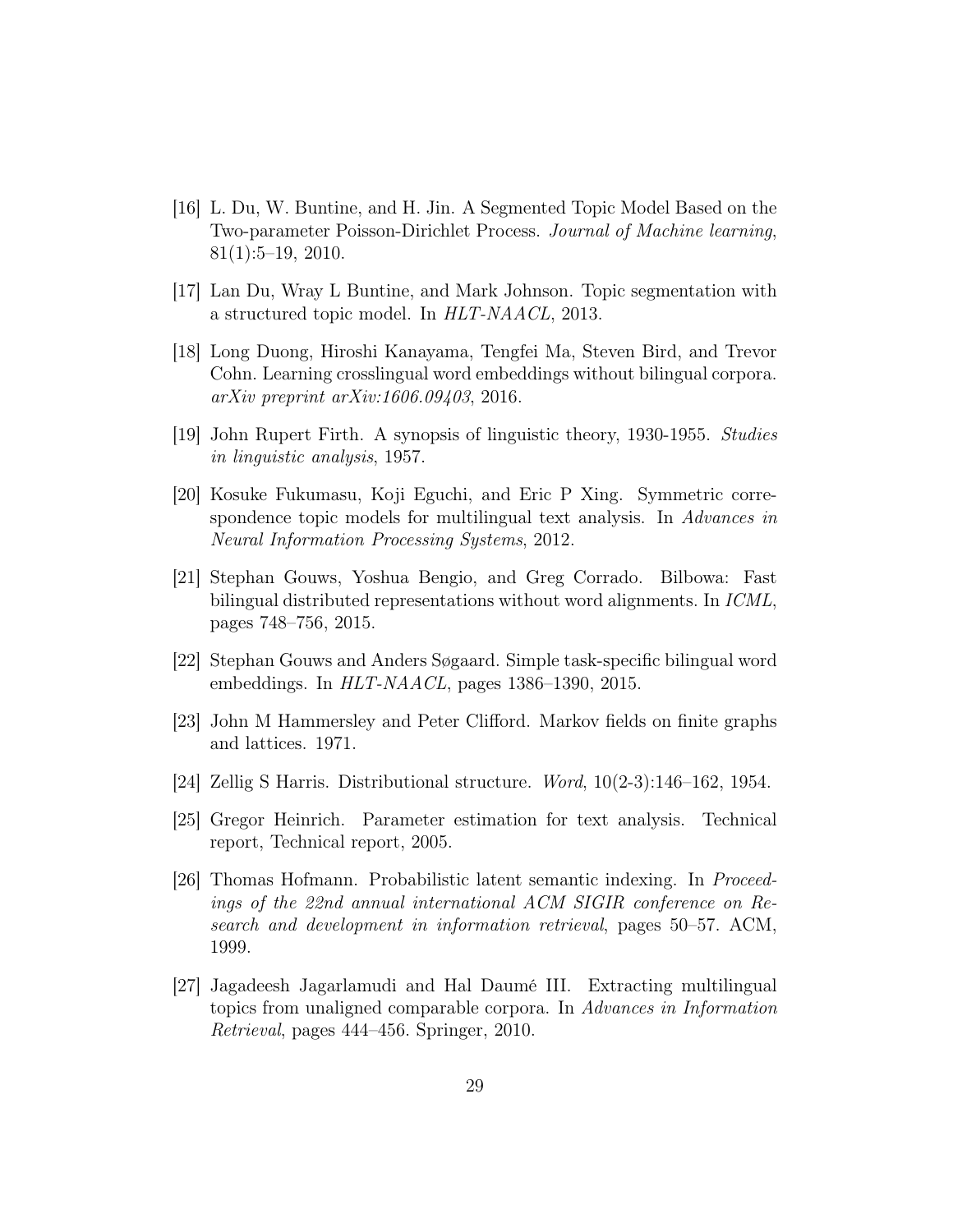- <span id="page-29-9"></span>[28] Philipp Koehn. Europarl: A parallel corpus for statistical machine translation. MT summit, pages 79–86, 2005.
- <span id="page-29-2"></span>[29] Kriste Krstovski and David A Smith. Online polylingual topic models for fast document translation detection. In 8th Workshop on Statistical Machine Translation, pages 252–261, 2013.
- <span id="page-29-11"></span>[30] Solomon Kullback and Richard A Leibler. On information and sufficiency. The annals of mathematical statistics, 22(1):79–86, 1951.
- <span id="page-29-10"></span>[31] Jey Han Lau and Timothy Baldwin. The sensitivity of topic coherence evaluation to topic cardinality. In NAACL, pages 483–487, 2016.
- <span id="page-29-8"></span>[32] Jey Han Lau, Timothy Baldwin, and David Newman. On collocations and topic models. TSLP, 2013.
- <span id="page-29-5"></span>[33] Angeliki Lazaridou, Georgiana Dinu, and Marco Baroni. Hubness and pollution: Delving into cross-space mapping for zero-shot learning. In ACL (1), pages 270–280, 2015.
- <span id="page-29-3"></span>[34] Omer Levy and Yoav Goldberg. Neural word embedding as implicit matrix factorization. In NIPS, pages 2177–2185, 2014.
- <span id="page-29-4"></span>[35] Yitan Li, Linli Xu, Fei Tian, Liang Jiang, Xiaowei Zhong, and Enhong Chen. Word embedding revisited: A new representation learning and explicit matrix factorization perspective. In IJCAI, pages 3650–3656, 2015.
- <span id="page-29-7"></span>[36] Yang Liu, Zhiyuan Liu, Tat-Seng Chua, and Maosong Sun. Topical word embeddings. In AAAI, pages 2418–2424, 2015.
- <span id="page-29-6"></span>[37] Thang Luong, Hieu Pham, and Christopher D Manning. Bilingual word representations with monolingual quality in mind. In Proceedings of the 1st Workshop on Vector Space Modeling for Natural Language Process $inq$ , pages 151–159, 2015.
- <span id="page-29-0"></span>[38] A. M. McEnery and R. Z. Xiao. Parallel and comparable corpora: What are they up to? Translating Europe. Multilingual Matters, 2007.
- <span id="page-29-1"></span>[39] Tomas Mikolov, Kai Chen, Greg Corrado, and Jeffrey Dean. Efficient estimation of word representations in vector space.  $CoRR$ , abs/1301.3781, 2013.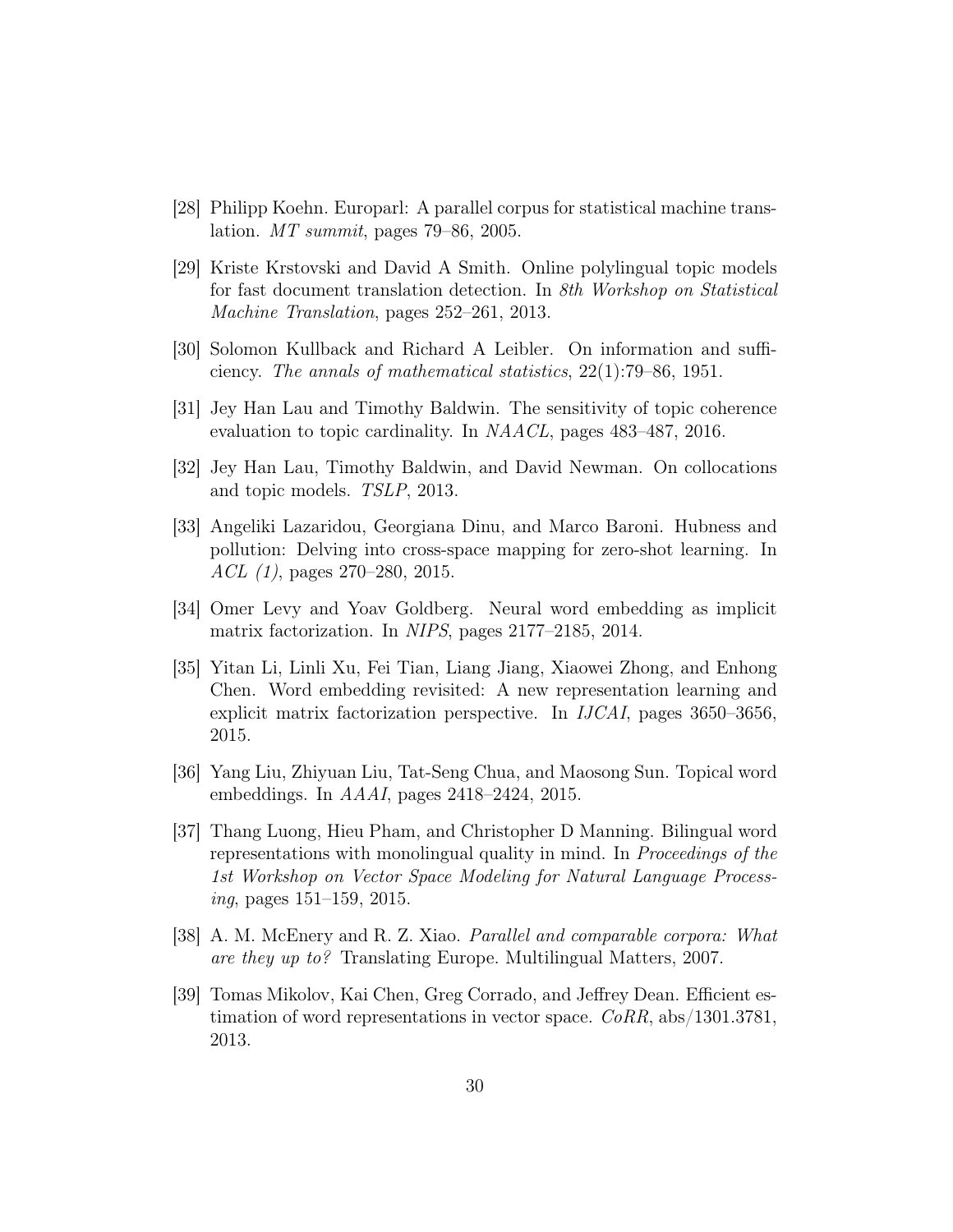- <span id="page-30-5"></span>[40] Tomas Mikolov, Quoc V Le, and Ilya Sutskever. Exploiting similarities among languages for machine translation. arXiv preprint arXiv:1309.4168, 2013.
- <span id="page-30-0"></span>[41] David Mimno, Hanna M Wallach, Jason Naradowsky, David A Smith, and Andrew McCallum. Polylingual topic models. In EMNLP, pages 880–889, 2009.
- <span id="page-30-8"></span>[42] David M. Mimno, Hanna M. Wallach, Edmund M. Talley, Miriam Leenders, and Andrew McCallum. Optimizing semantic coherence in topic models. In EMNLP, pages 262–272, 2011.
- <span id="page-30-7"></span>[43] Jeff Mitchell and Mirella Lapata. Composition in distributional models of semantics. Cognitive Science, 34(8):1388–1429, 2010.
- <span id="page-30-9"></span>[44] David Newman, Jey Han Lau, Karl Grieser, and Timothy Baldwin. Automatic evaluation of topic coherence. In NAACL, pages 100–108, 2010.
- <span id="page-30-6"></span>[45] Dat Quoc Nguyen, Richard Billingsley, Lan Du, and Mark Johnson. Improving topic models with latent feature word representations. TACL, 3:299–313, 2015.
- <span id="page-30-1"></span>[46] Xiaochuan Ni, Jian-Tao Sun, Jian Hu, and Zheng Chen. Mining multilingual topics from wikipedia. In WWW, pages 1155–1156, 2009.
- <span id="page-30-3"></span>[47] Jean-François Pessiot, Young-Min Kim, Massih-Reza Amini, and Patrick Gallinari. Improving document clustering in a learned concept space. Inf. Process. Manag., 46(2):180–192, 2010.
- <span id="page-30-2"></span>[48] John C Platt, Kristina Toutanova, and Wen-tau Yih. Translingual document representations from discriminative projections. In *EMNLP*, 2010.
- <span id="page-30-4"></span>[49] Joseph Turian, Lev Ratinov, and Yoshua Bengio. Word representations: a simple and general method for semi-supervised learning. In Proceedings of the 48th annual meeting of the association for computational linguistics, pages 384–394. Association for Computational Linguistics, 2010.
- <span id="page-30-10"></span>[50] Ellen M Voorhees et al. The trec-8 question answering track report. In Trec, volume 99, pages 77–82, 1999.